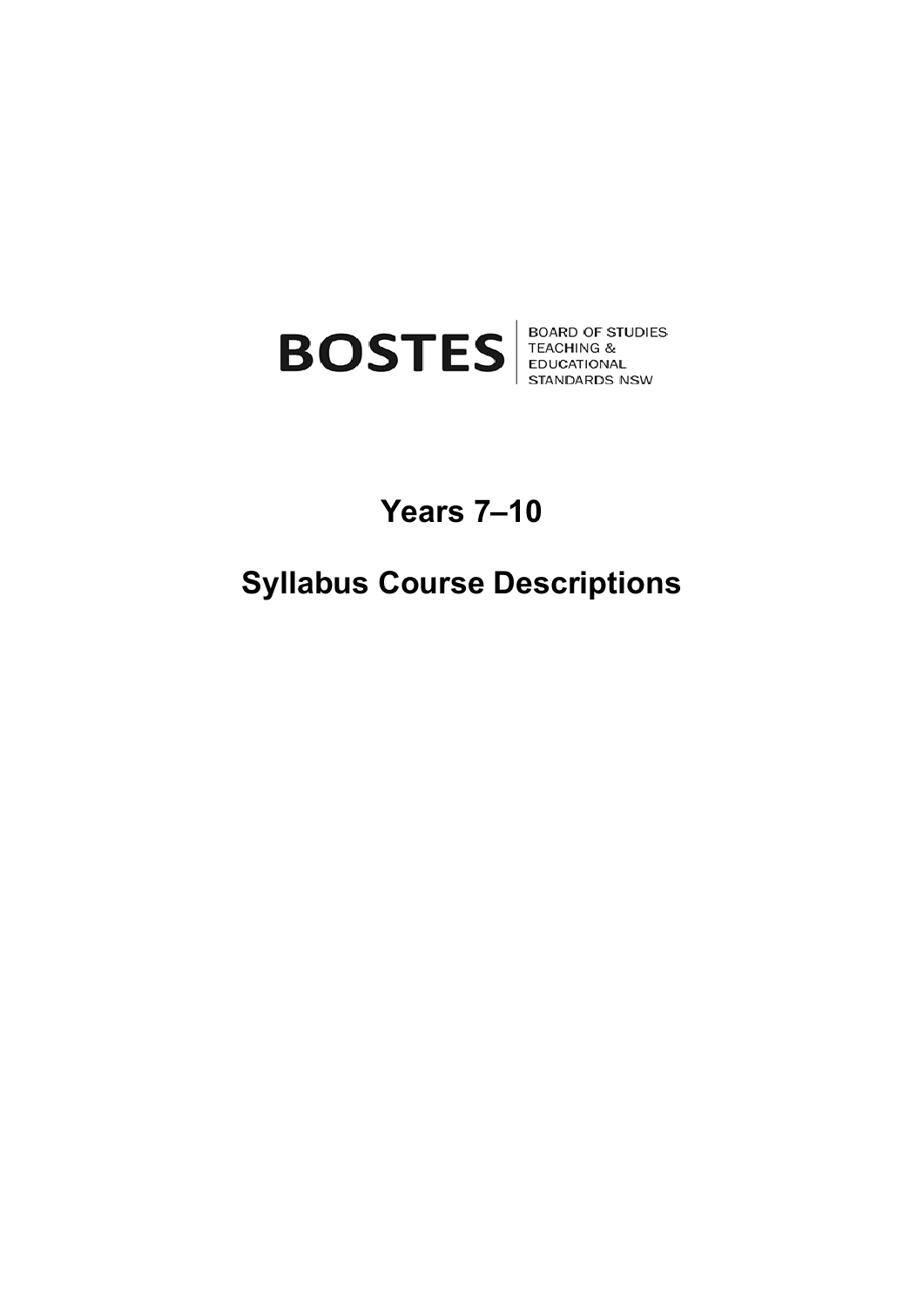#### **Original Published Version Updated**

September 2004 – BOS Job Number 2004323 October 2012 – BOS Job Number 20120775 October 2006 – BOS Job Number 2006468

February 2014 – BOS Job Number 20130807

#### **© 2014 Copyright Board of Studies, Teaching and Educational Standards NSW for and on behalf of the Crown in right of the State of New South Wales.**

This document contains Material prepared by the Board of Studies, Teaching and Educational Standards NSW for and on behalf of the Crown in right of the State of New South Wales. The Material is protected by Crown copyright.

All rights reserved. No part of the Material may be reproduced in Australia or in any other country by any process, electronic or otherwise, in any material form, or transmitted to any other person or stored electronically in any form without the prior written permission of the Board of Studies, Teaching and Educational Standards NSW, except as permitted by the *Copyright Act 1968***.** 

When you access the Material you agree:

- to use the Material for information purposes only
- to reproduce a single copy for personal bona fide study use only and not to reproduce any major extract or the entire Material without the prior permission of the Board of Studies, Teaching and Educational Standards NSW
- to acknowledge that the Material is provided by the Board of Studies, Teaching and Educational Standards NSW
- to include this copyright notice in any copy made
- not to modify the Material or any part of the Material without the express prior written permission of the Board of Studies, Teaching and Educational Standards NSW

The Material may contain third-party copyright materials such as photos, diagrams, quotations, cartoons and artworks. These materials are protected by Australian and international copyright laws and may not be reproduced or transmitted in any format without the copyright owner's specific permission. Unauthorised reproduction, transmission or commercial use of such copyright materials may result in prosecution.

The Board of Studies, Teaching and Educational Standards NSW has made all reasonable attempts to locate owners of third-party copyright material and invites anyone from whom permission has not been sought to contact the Copyright Officer.

Phone (02) 9367 8289 Fax on (02) 9279 1482. Email: mila.buraga@bostes.nsw.edu.au

Published by Board of Studies, Teaching and Educational Standards NSW GPO Box 5300 Sydney NSW 2001 Australia www.bostes.nsw.edu.au

February 2014 *20130807*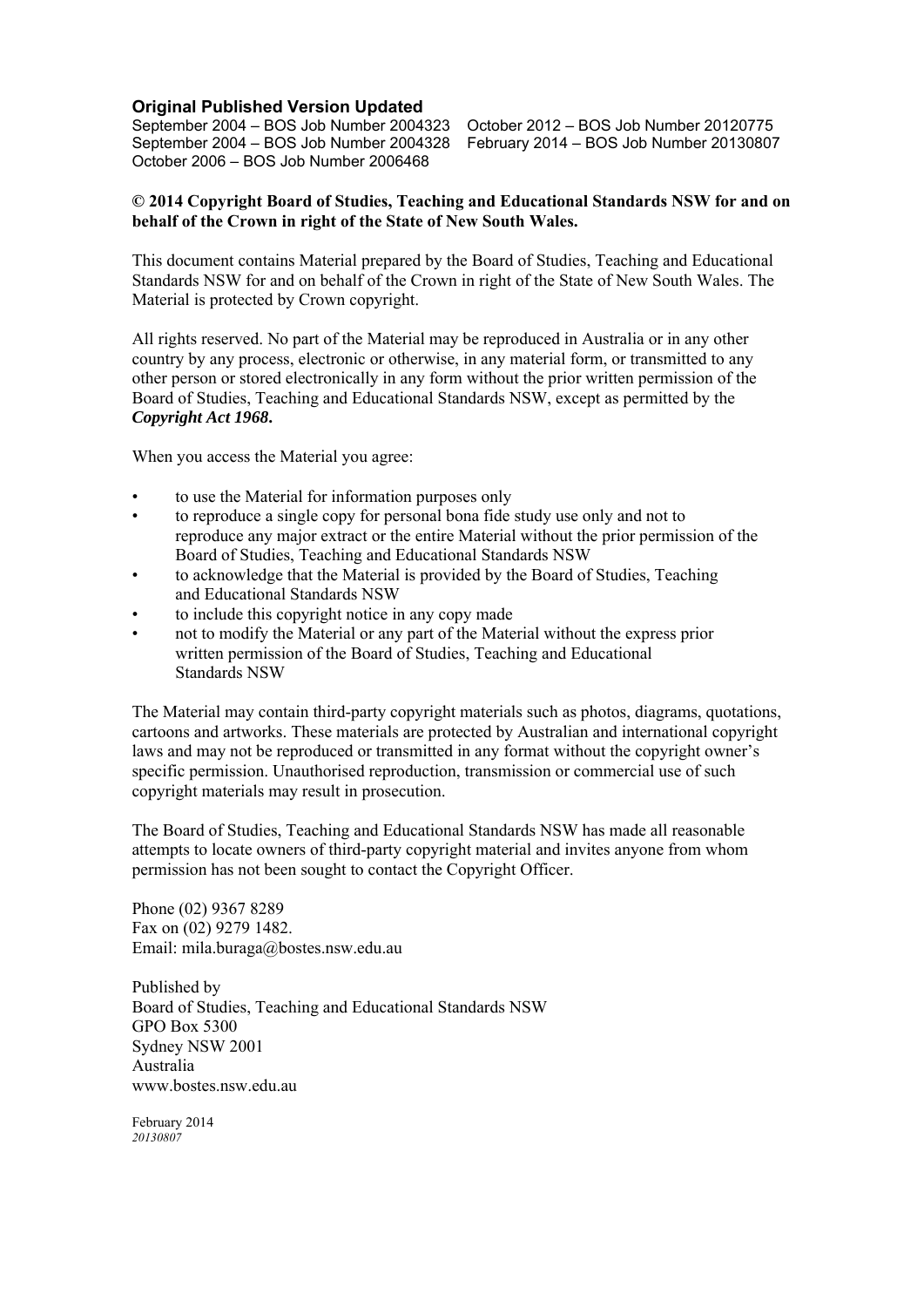## **Contents**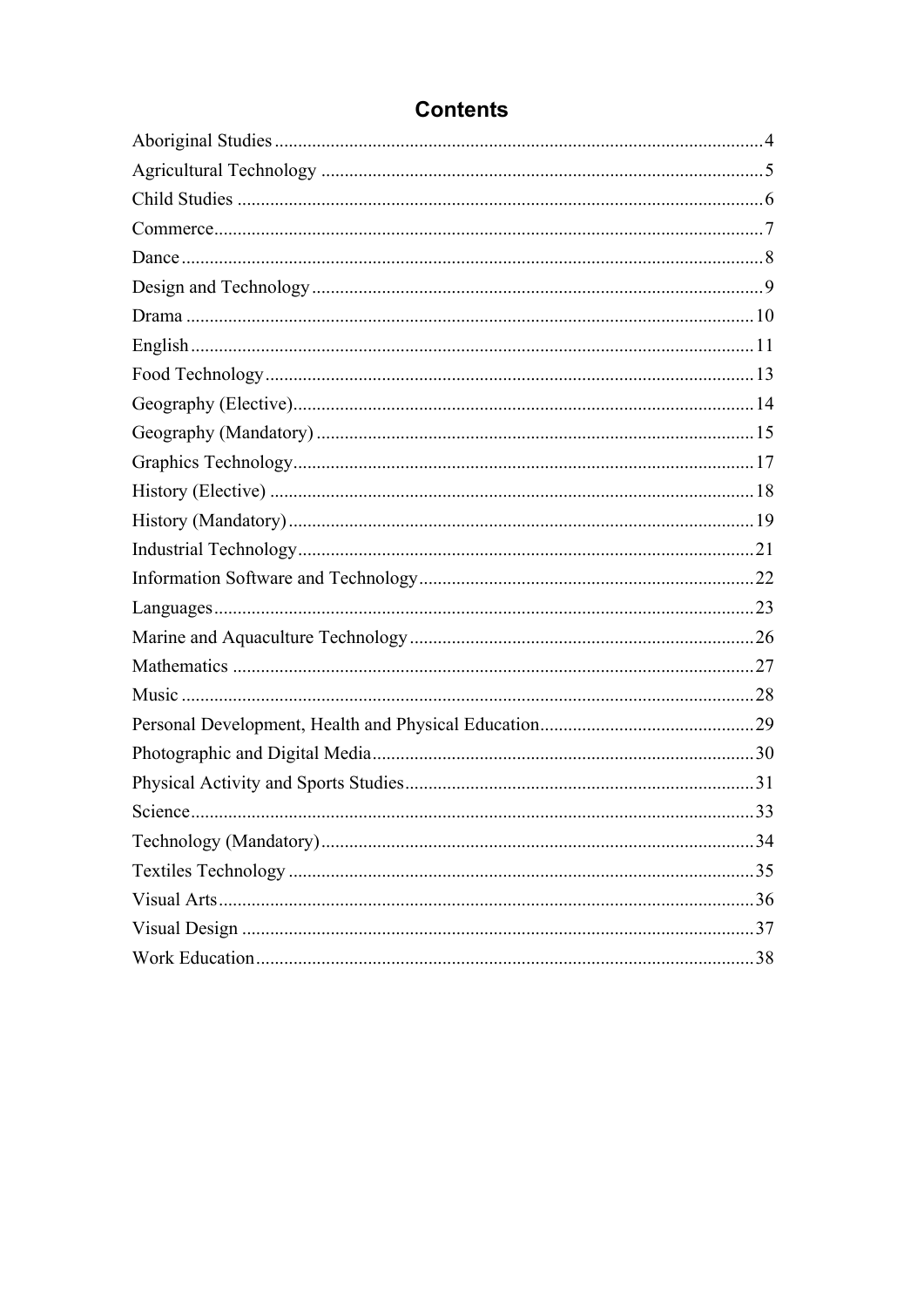## **Aboriginal Studies**

Aboriginal Studies is an elective course that can be studied for 100 or 200 hours at any time during Years 7–10.

### **Course Description**

Aboriginal Studies enables students to develop knowledge and understanding of Aboriginal Peoples of Australia, their cultures and lifestyles. It is designed for all students and is of value to both Aboriginal and non-Aboriginal students.

#### **What will students learn about?**

Students learn about the contributions and significance of Aboriginal Peoples and their cultural expressions, including in the visual and performing arts, language and spirituality. Students study the interaction between Aboriginal and non-Aboriginal people and communities and the sharing of cultural identity. Students gain understanding of the contributions of Aboriginal Peoples to the development of Australia and its identity.

Students also learn about a range of factors that influence attitudes towards Aboriginal Peoples and their cultures and the effects of these attitudes. This can include the influence of the media on the development of attitudes, and students will analyse the effects of stereotyping attitudes on Aboriginal Peoples and communities.

## **What will students learn to do?**

Students will learn to use a range of research techniques and technologies to locate, select, organise and communicate information and findings.

Students will also develop an awareness of appropriate protocols for consultation with Aboriginal communities, and of the importance of acknowledging ownership of cultural knowledge. In addition they will acquire a wide range of communication skills, including the ability to consult with Aboriginal Peoples and communities.

## **Record of School Achievement**

Satisfactory completion of 100 or 200 hours of study in Aboriginal Studies during Stage 5 (Years 9 and 10) will be recorded with a grade on the student's Record of School Achievement.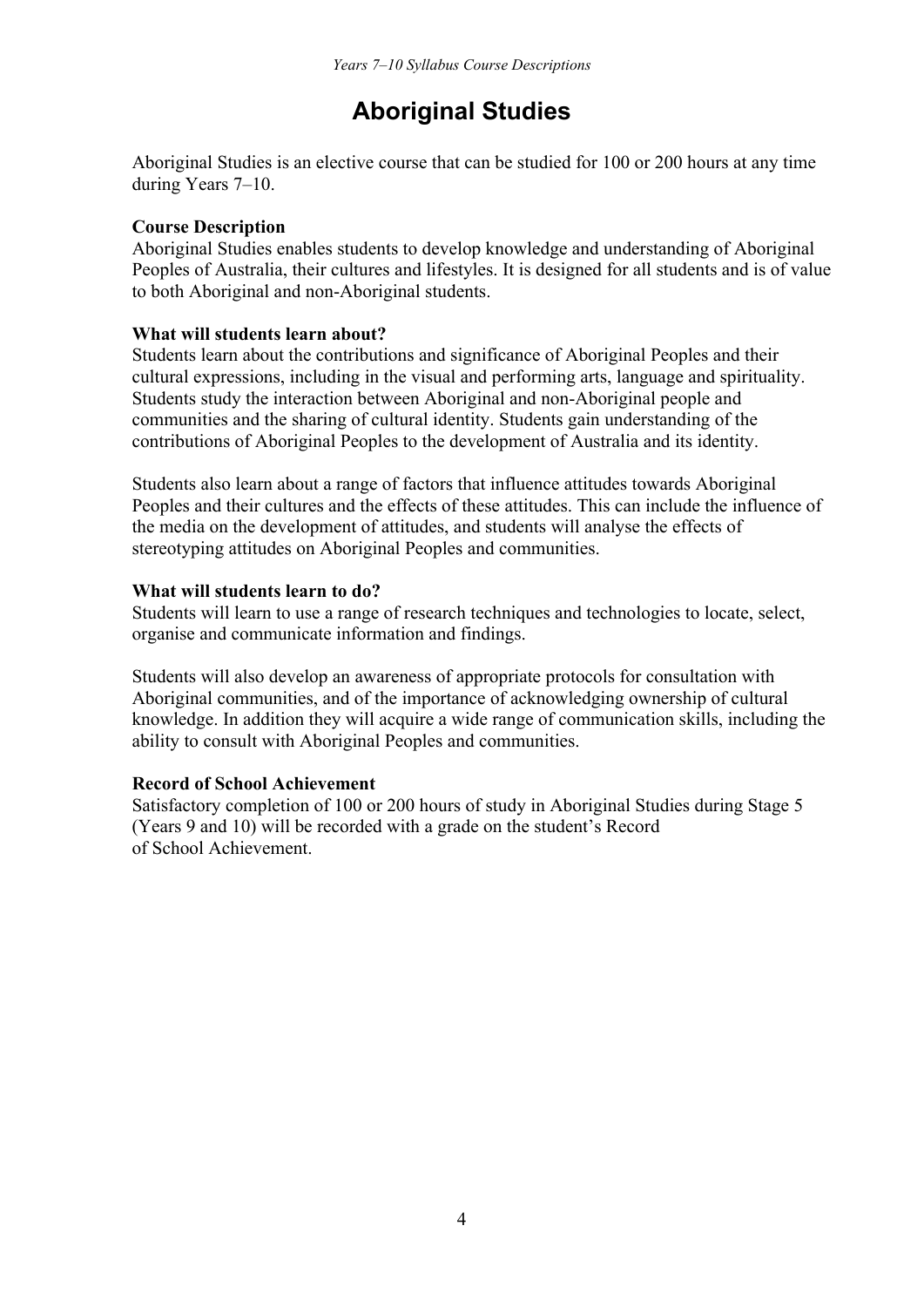## **Agricultural Technology**

Agricultural Technology is an elective course that may be studied for 100 or 200 hours for Stage 5. It builds on the knowledge, skills and experiences developed in the *Technology (Mandatory) Years 7–8 Syllabus*.

#### **Course Description**

Students will experience aspects of an agricultural lifestyle through direct contact with plants and animals and a variety of outside activities. They explore the many and varied career opportunities in agriculture and its related service industries.

Students investigate the viability of Australian agriculture through the careful management of issues relating to the sustainability of agricultural systems, as well as the relationships between production, processing and consumption.

The study of a range of enterprises allows students to make responsible decisions about the appropriate use of agricultural technologies.

#### **What will students learn about?**

The essential content integrates the study of interactions, management and sustainability within the context of agricultural enterprises. These enterprises are characterised by the production and sale or exchange of agricultural goods or services, focusing on plants or animals or integrated plant/animal systems. The local environment will be considered in selecting enterprises, as will the intensive and extensive nature of the range of enterprises to be studied.

#### **What will students learn to do?**

Students will spend approximately half of the course time on practical experiences related to the chosen enterprises, including fieldwork, small plot activities, laboratory work and visits to commercial farms and other parts of the production and marketing chain. The skills of designing, investigating, using technology and communicating will also be developed over the period of the course.

#### **Record of School Achievement**

Satisfactory completion of 100 or 200 hours of study in Agricultural Technology during Stage 5 (Years 9 and 10) will be recorded with a grade on the student's Record of School Achievement.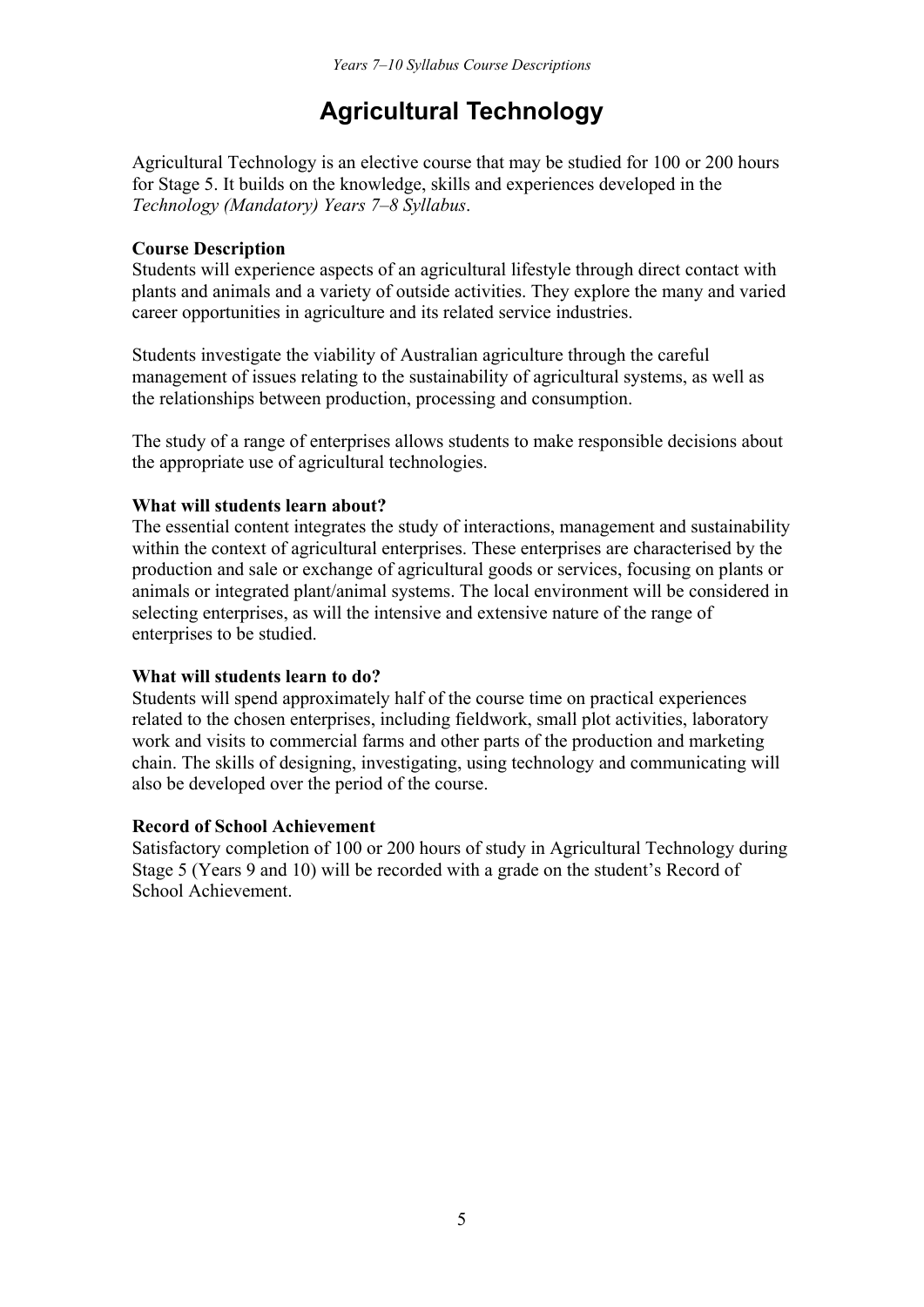## **Child Studies**

*Child Studies Content Endorsed Course Years 7–10* is an elective course that may be studied in Stage 5 for 100 or 200 hours for the Record of School Achievement. While the syllabus can be taught at any time in Years 7–10, its outcomes and content have been designed at a Stage 5 standard.

## **Course description**

Child Studies aims to develop in students the knowledge, understanding and skills to positively influence the wellbeing and development of children in the critical early years in a range of settings and contexts.

## **What will students learn about?**

The syllabus includes a range of modules that provide flexibility for schools to design and deliver a course in Child Studies that meets the needs and interests of their students. Modules should be between 15 and 30 hours duration.

The syllabus modules are:

- Preparing for parenthood
- Conception to birth
- Family interactions
- Newborn care
- Growth and development
- Play and the developing child
- Health and safety in childhood
- Food and nutrition in childhood
- Children and culture
- Media and technology in childhood
- Aboriginal cultures and childhood
- The diverse needs of children
- Childcare services and career opportunities

## **What will students learn to do?**

Throughout the course students will develop skills that enhance their ability to:

- support a child's development from pre-conception through to and including the early years
- positively influence the growth, development and wellbeing of children
- consider the external factors that support the growth, development and wellbeing of children
- research, communicate and evaluate issues related to child development.

## **Record of School Achievement**

Satisfactory completion of 100 or 200 hours of study in *Child Studies CEC Years 7–10* during Stage 5 (Years 9 and 10) will be recorded with a grade on the student's Record of School Achievement.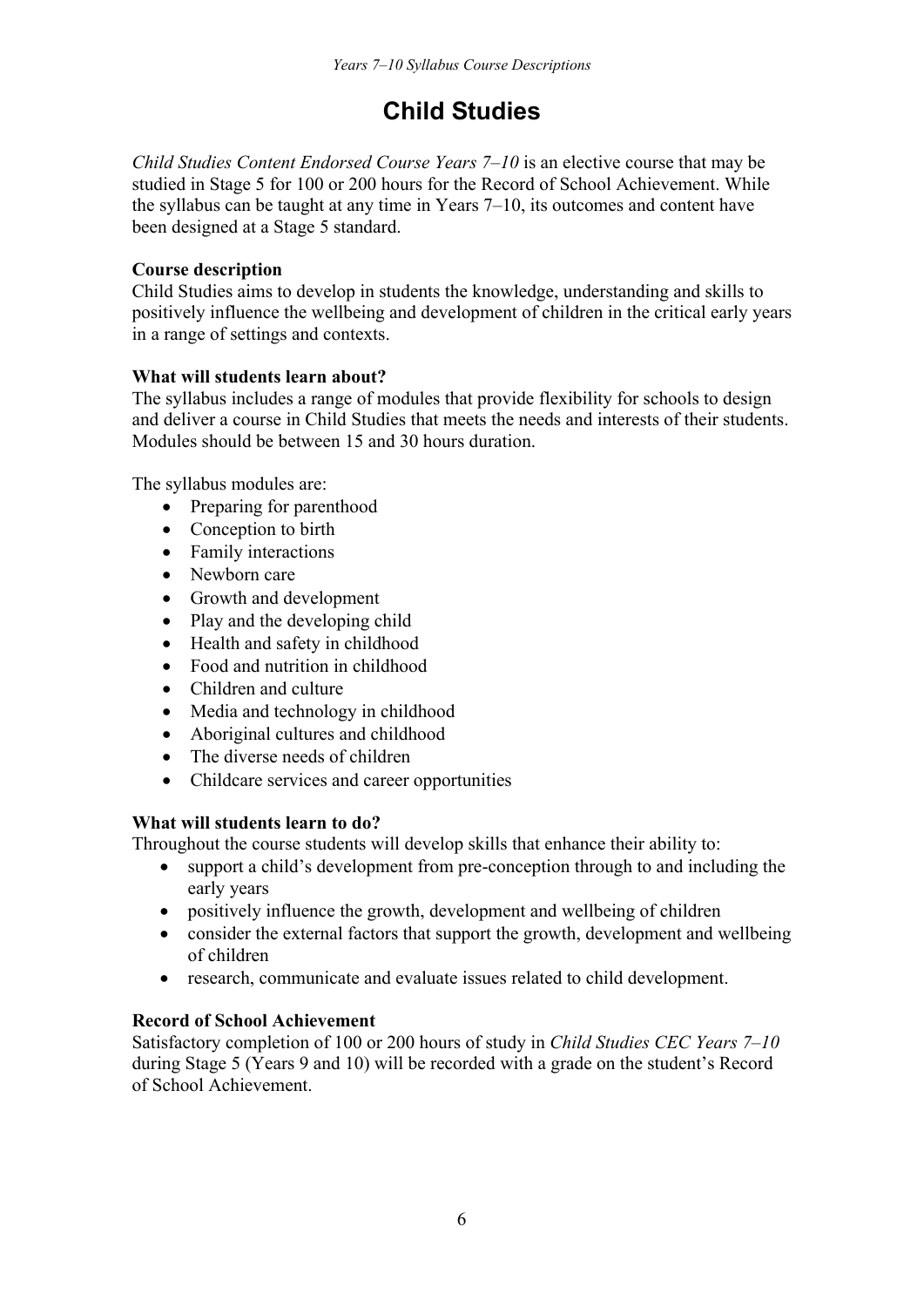## **Commerce**

Commerce is an elective course that can be studied for 100 or 200 hours at any time during Years 7–10.

## **Course Description**

Commerce enables young people to develop the knowledge, understanding, skills and values that form the foundation on which they can make sound decisions about consumer, financial, legal, business and employment issues. It develops in students the ability to research information, apply problem-solving strategies and evaluate options in order to make informed and responsible decisions as individuals and as part of the community.

## **What will students learn about?**

Students undertaking a 100-hour course in Commerce will complete Core Part 1 or Core Part 2 and a minimum of three options or Core Part 1 and Core Part 2 and one option.

Students undertaking a 200-hour course will study Core Part 1 and Core Part 2 and a minimum of five options.

Options may be studied for 15–25 indicative hours each.

In Core Part 1 students study *Consumer Choice* and *Personal Finance*, learning about making responsible spending, saving, borrowing and investment decisions as part of personal financial management and the development of consumer and financial literacy.

In Core Part 2 students study *Law and Society and Employment Issues*, in which they will develop an understanding of their legal rights and responsibilities and how laws affect individuals and regulate society. They also learn about commercial and legal aspects relating to employment issues, and their rights and responsibilities at work.

Students will also study optional topics selected from: Investing; Promoting and Selling; E-Commerce; Global Links; Towards Independence; Political Involvement; Travel; Law in Action; Our Economy; Community Participation; Running a Business; and a School-developed option.

## **What will students learn to do?**

Student learning in Commerce will promote critical thinking and the opportunity to participate in the community. Students learn to identify, research and evaluate options when making decisions on how to solve consumer problems and issues that confront consumers. They will develop research and communication skills, including the use of ICT, that build on the skills they have developed in their mandatory courses.

## **Record of School Achievement**

Satisfactory completion of 100 or 200 hours of study in Commerce during Stage 5 (Years 9 and 10) will be recorded with a grade on the student's Record of School Achievement.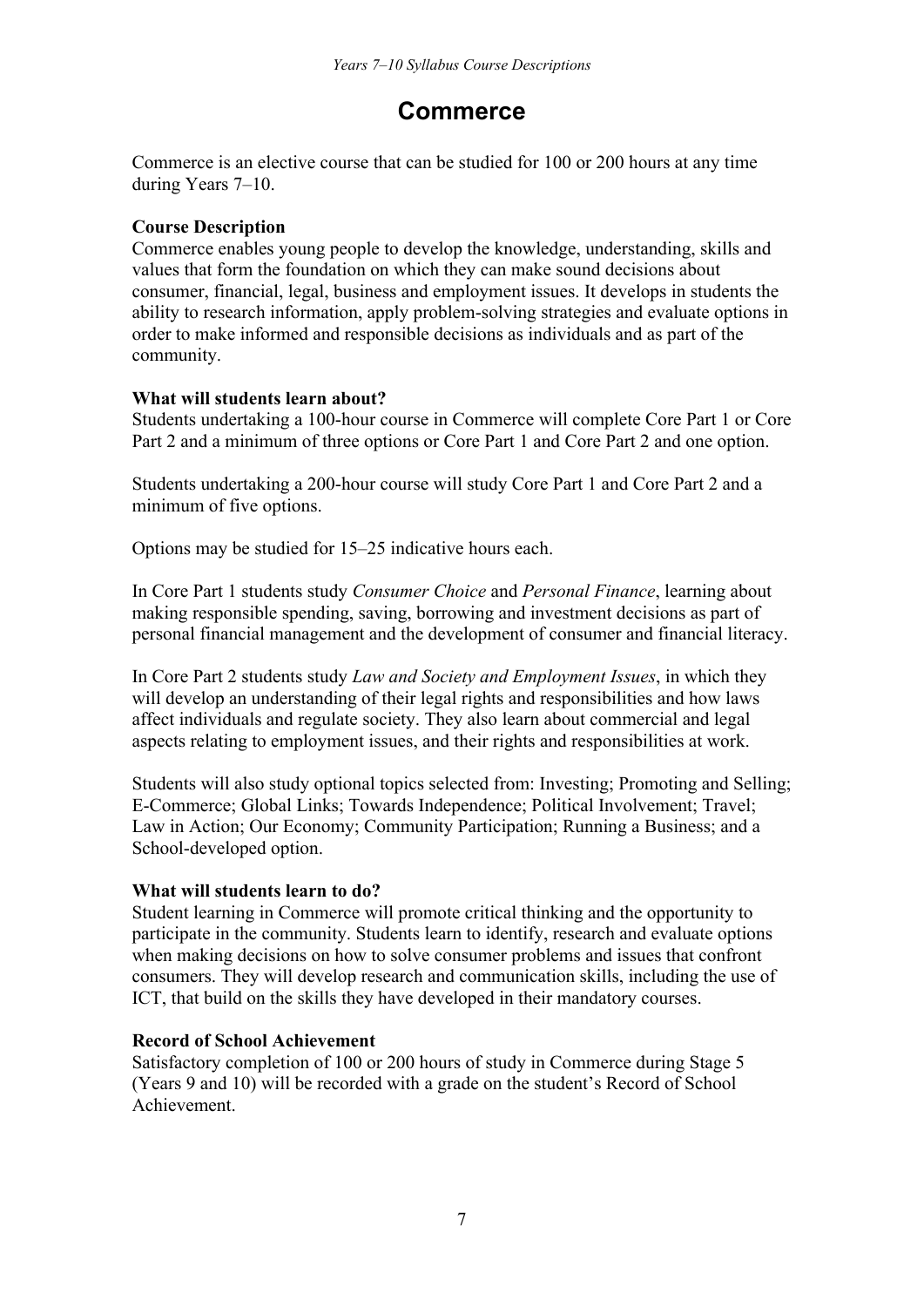## **Dance**

Dance is an elective course that can be studied for 100 or 200 hours at any time during Years 7–10.

## **Course Description**

Dance provides students with opportunities to experience and enjoy dance as an artform as they perform, compose and appreciate dance. In an integrated study of the practices of performance, composition and appreciation, students develop both physical skill and aesthetic, artistic and cultural understandings. The course enables students to express ideas creatively and to communicate physically, verbally and in written forms as they make, perform and analyse dances and dance forms.

## **What will students learn about?**

All students study dance performance, composition and appreciation. They will learn about the elements of dance (space, time and dynamics) and how they are used in, and link, the three practices. They will learn about performing dances with an awareness of safe dance practice, dance technique and performance quality. They will learn about how dance expresses ideas, feelings and experiences as they construct dance compositions to communicate ideas. They learn about people, culture and society as they study and analyse dance performances, compositions and dance works of art.

## **What will students learn to do?**

Students will learn to develop an articulate body as they perform a range of dances in a variety of styles with a working knowledge of safe dance practice. They will learn to structure movement as they compose dances to express their ideas, feelings and experiences. They will learn to use the language of dance and to describe movements using the elements of dance as they view, discuss, read and write about dance. Drawing from their experiences gained in performing, composing and appreciating dances, they will learn to make connections between the making and performing of the movement and the appreciation of its meaning.

## **Record of School Achievement**

Satisfactory completion of 100 or 200 hours of study in Dance during Stage 5 (Years 9 and 10) will be recorded with a grade on the student's Record of School Achievement.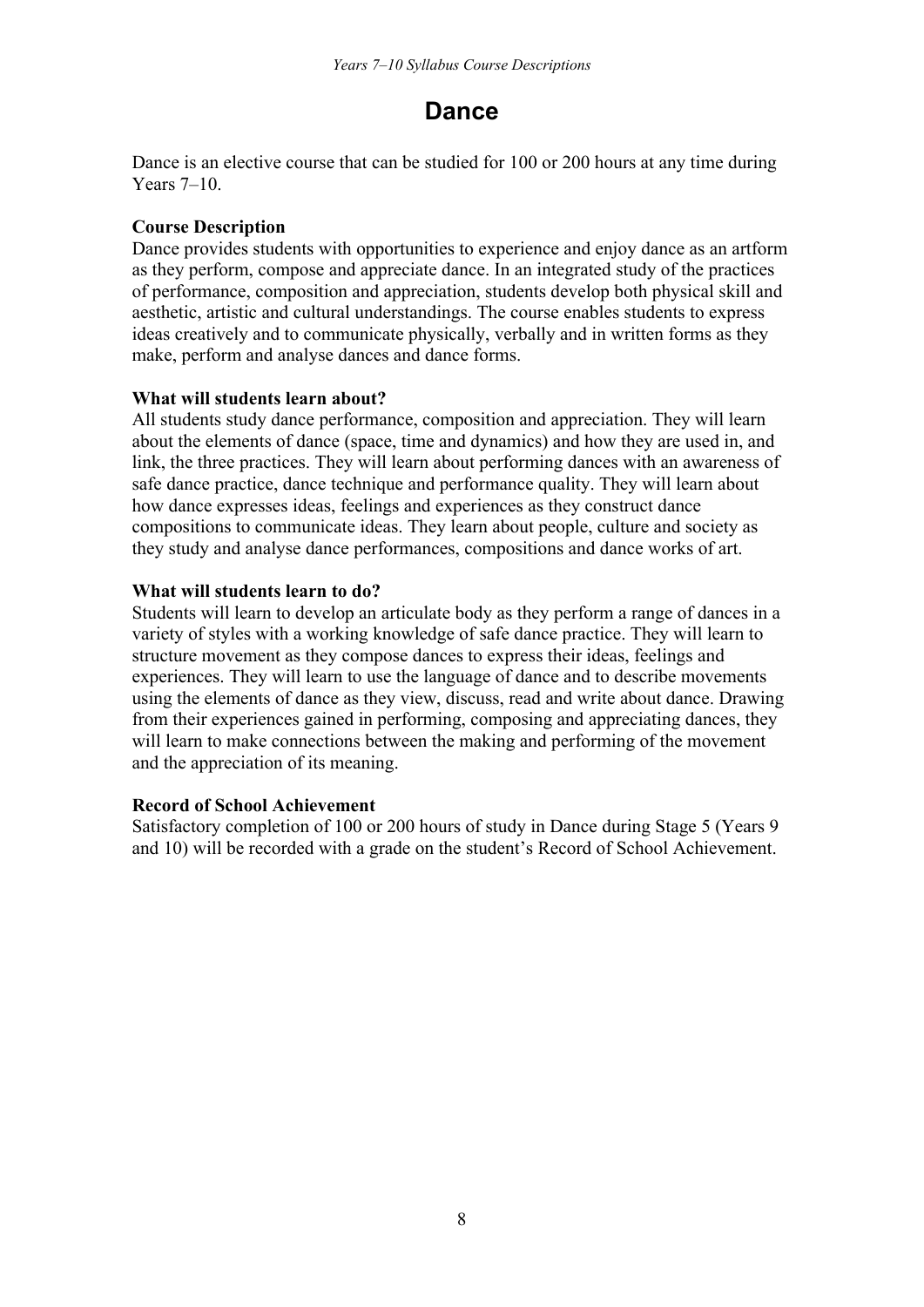## **Design and Technology**

Design and Technology is an elective course that may be studied for 100 or 200 hours for Stage 5. It builds on the knowledge, skills and experiences developed in the *Technology (Mandatory) Years 7–8 Syllabus*.

#### **Course Description**

Design and Technology develops a student's ability for innovative and creative thought through the planning and production of design projects related to real-life needs and situations. The design and development of quality projects gives students the opportunity to identify needs and opportunities, research and investigate existing solutions, analyse data and information, generate, justify and evaluate ideas, and experiment with tools, materials and techniques to manage and produce design projects.

#### **What will students learn about?**

All students will learn about the design, production and evaluation of quality designed solutions. They will learn about a range of design processes, the interrelationship of design with other areas of study and the activity of designers over time, across a range of areas. They will develop an appreciation of the impact of technology on the individual, society and the environment through the study of past, current and emerging technologies. Ethical and responsible design, preferred futures and innovation are all dealt with through the study of design and designers.

## **What will students learn to do?**

Students undertaking Design and Technology will learn to be creative and innovative in the development and communication of solutions to problems relating to design and designing. Students will learn to identify, analyse and respond to needs through research and experimentation leading to the development of quality design projects. They will learn to access, manage and safely use a range of materials, tools and techniques to aid in the development of design projects and to critically evaluate their own work and the work of others. Project management skills will be developed through individual design projects.

#### **Record of School Achievement**

Satisfactory completion of 100 or 200 hours of study in Design and Technology during Stage 5 (Years 9 and 10) will be recorded with a grade on the student's Record of School Achievement.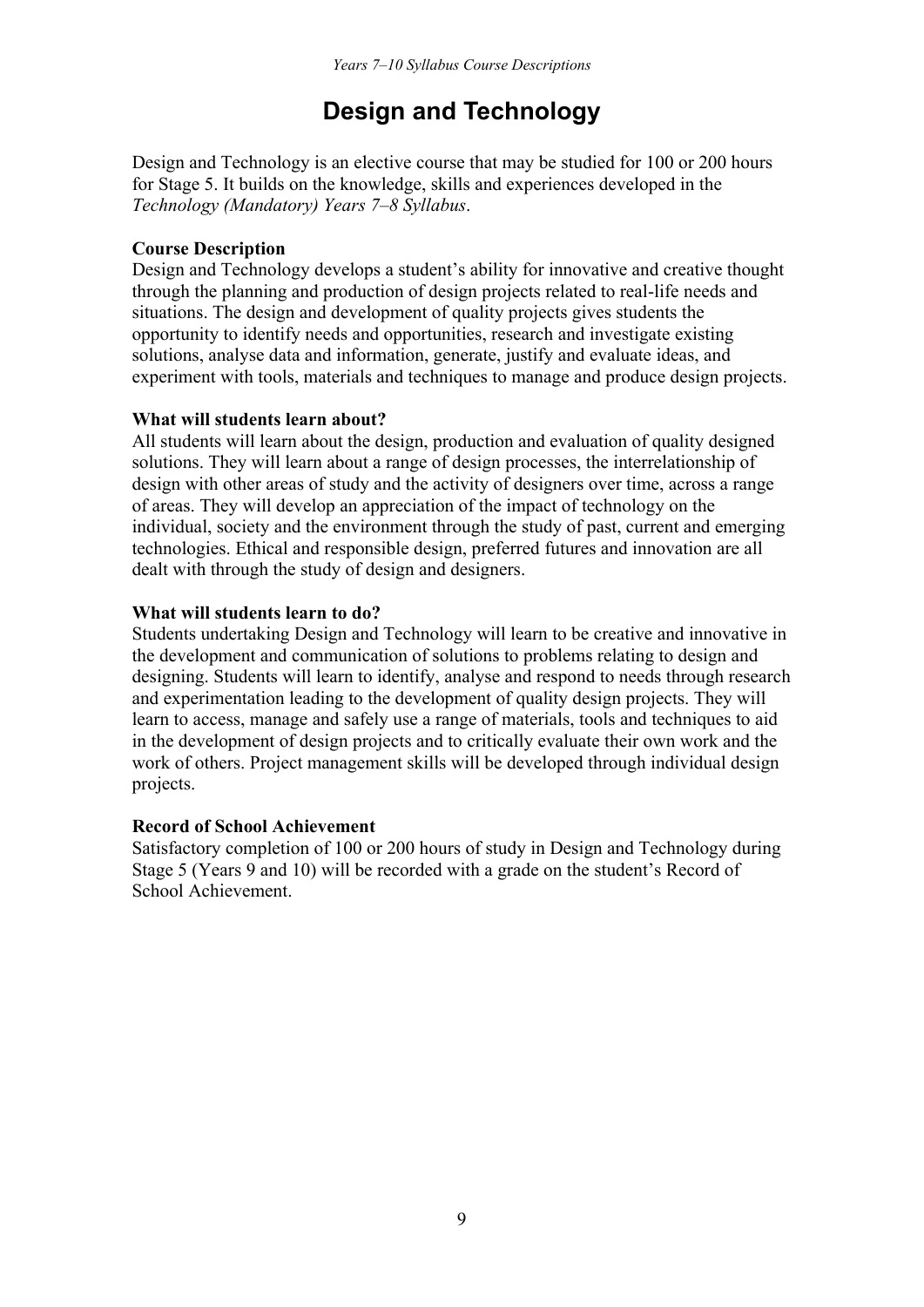## **Drama**

Drama is an elective course that can be studied for 100 or 200 hours at any time during Years 7–10.

## **Course Description**

Drama enables young people to develop knowledge, understanding and skills individually and collaboratively to make, perform and appreciate dramatic and theatrical works. Students take on roles as a means of exploring both familiar and unfamiliar aspects of their world while exploring the ways people react and respond to different situations, issues and ideas.

## **What will students learn about?**

All students undertake a unit of playbuilding in every 100 hours of the course. Playbuilding refers to a group of students collaborating to make their own piece of drama from a variety of stimuli. At least one other dramatic form or performance style must also be studied in the first 100 hours. Examples of these include improvisation, mime, script, puppetry, small screen drama, physical theatre, street theatre, mask, comedy and Shakespeare. Students also learn about the elements of drama, various roles in the theatre, the visual impact of design, production elements and the importance of the audience in any performance.

## **What will students learn to do?**

Students learn to make, perform and appreciate dramatic and theatrical works. They devise and enact dramas using scripted and unscripted material and use acting and performance techniques to convey meaning to an audience. They learn to respond to, reflect on and analyse their own work and the work of others and evaluate the contribution of drama and theatre to enriching society.

## **Record of School Achievement**

Satisfactory completion of 100 or 200 hours of study in Drama during Stage 5 (Years 9 and 10) will be recorded with a grade on the student's Record of School Achievement.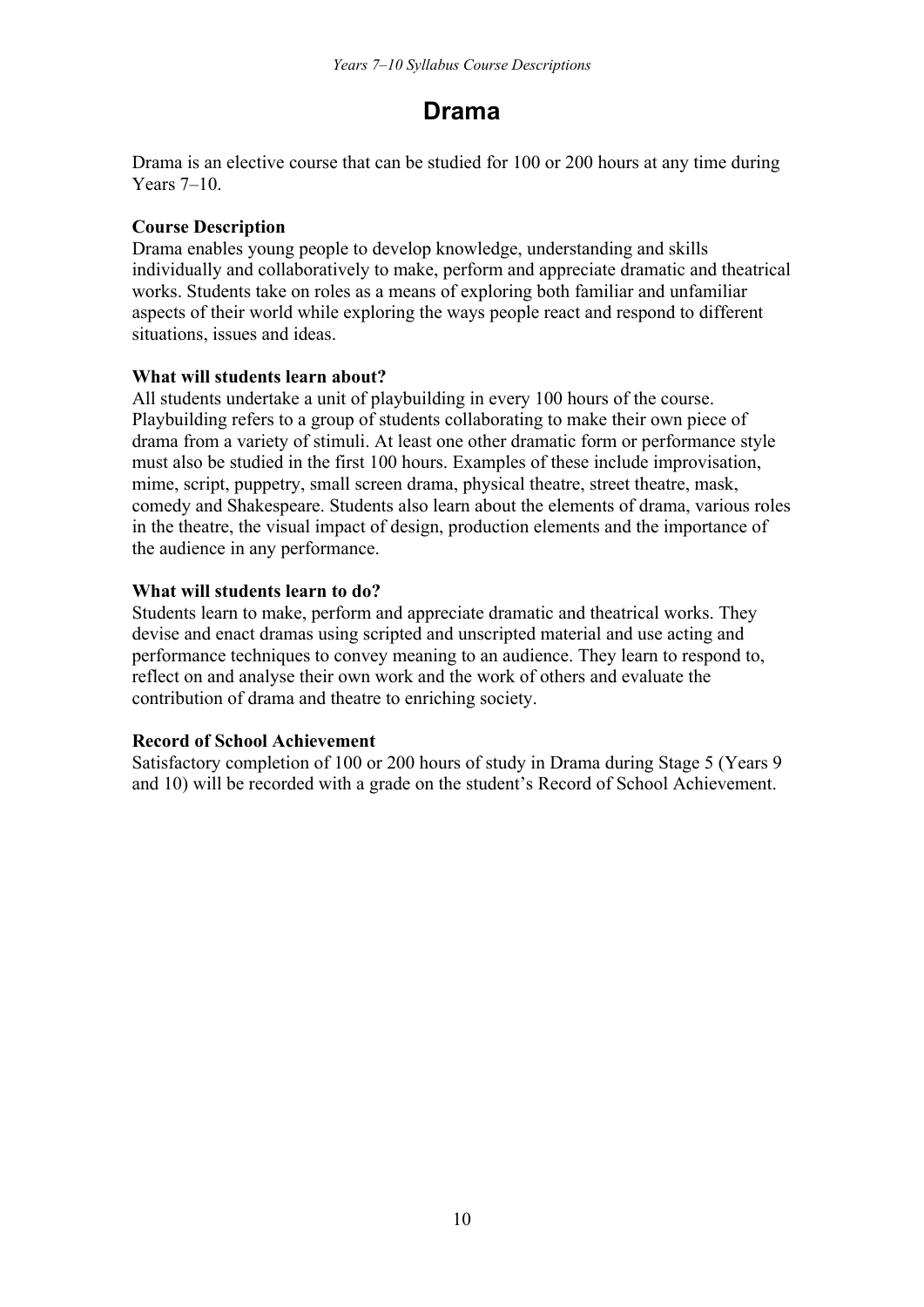## **English**

## **New NSW K–10 syllabus for the Australian curriculum Implementation from Year 7 and Year 9 2014 and Year 8 and Year 10 2015**

The mandatory curriculum requirements for eligibility for the award of the Record of School Achievement (RoSA) include that students:

- study the Board developed English syllabus substantially in each of Years 7–10, and
- complete at least 400 hours of English study by the end of Year 10.

## **Course Description**

The study of English in Years 7–10 aims to develop students' knowledge, understanding, appreciation and enjoyment of the English language and to develop their skills as effective communicators.

Students develop their control of language by reading and viewing a range of texts and by writing imaginative, interpretive and critical texts with clarity and accuracy for a range of purposes and audiences. Students engage with and explore literature of past and contemporary societies, as well as a range of spoken, visual, media and multimedia texts.

## **What will students learn?**

Students learn to develop clear and precise skills in writing, reading, listening, speaking, viewing and representing. For example, in developing writing skills, students learn about sentence structures, grammar, punctuation, vocabulary and spelling.

Students study a range of texts including fiction, nonfiction, poetry, films, media, multimedia and digital texts. The texts give students experience of Australian literature and insights into Aboriginal experiences and multicultural experiences in Australia, and experience of literature from other countries and times including texts that provide insights about the peoples and cultures of Asia.

Students also study texts that give experience of cultural heritages, popular cultures and youth cultures, picture books, everyday and workplace texts, and a range of social, gender and cultural perspectives. Students experience Shakespearean drama in Stage 5 (Years 9 and 10).

Students develop their skills, knowledge and understanding so that they can use language and communicate appropriately, effectively and accurately for a range of purposes and audiences, in a range of contexts. They learn to think in ways that are imaginative, interpretive and critical. They express themselves and their relationships with others and the world, and reflect on their learning in English.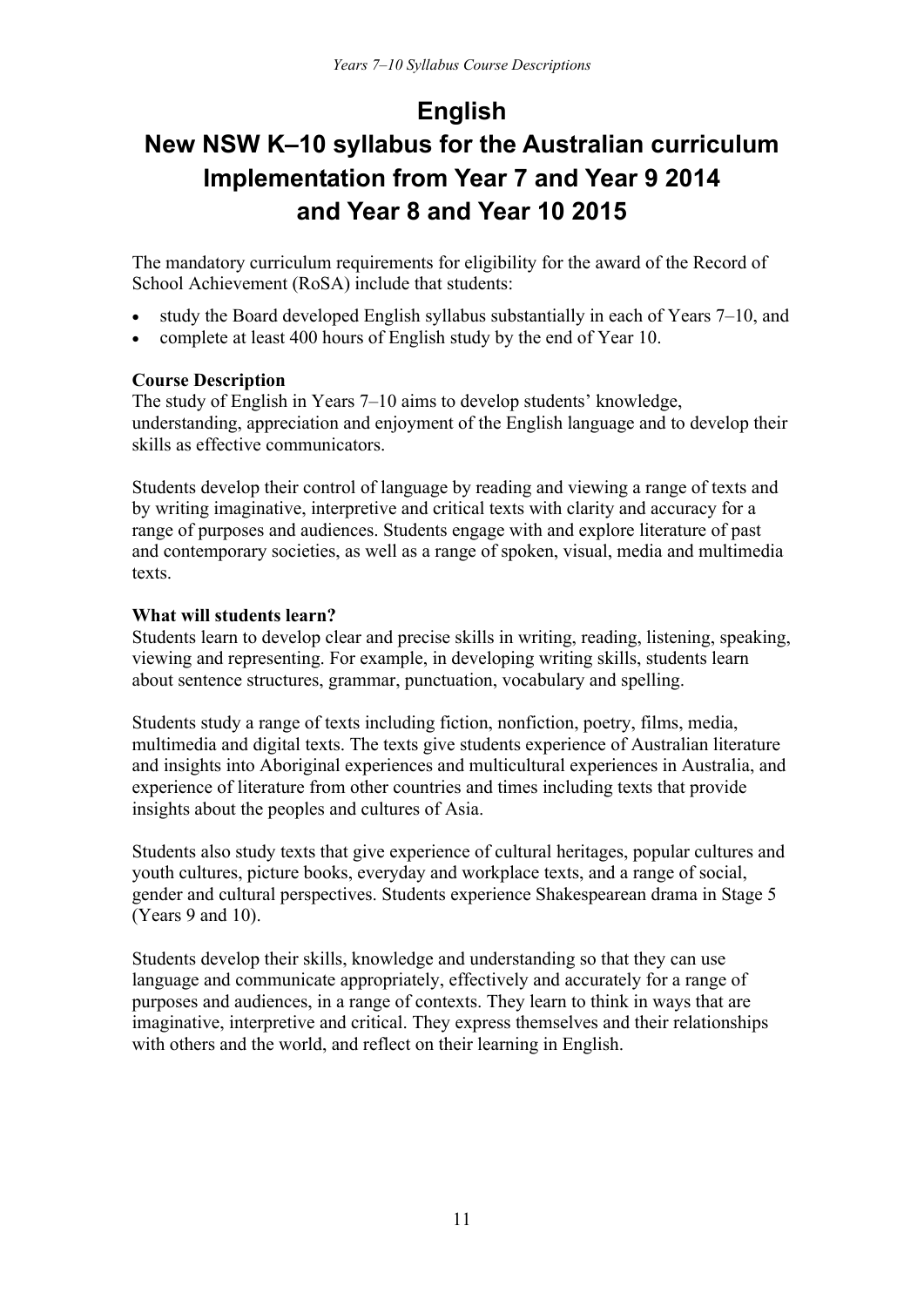#### **Particular Course Requirements**

The study of English in Years 7–10 involves the following text requirements:

| Stage 4                                        | Stage 5                                                                                           |
|------------------------------------------------|---------------------------------------------------------------------------------------------------|
| <b>Fiction</b> – at least two works            | <b>Fiction</b> $-$ at least two works                                                             |
| <b>Poetry</b> – a wide range of types of poems | <b>Poetry</b> – a variety drawn from different<br>anthologies and/or study of one or two<br>poets |
| $\textbf{Film} - \text{at least two works}$    | $Film – at least two works$                                                                       |
| <b>Nonfiction</b> $-$ at least two works       | <b>Nonfiction</b> $-$ at least two works                                                          |
| <b>Drama</b> $-$ at least two works            | <b>Drama</b> $-$ at least two works                                                               |

In Stage 5, the selection of texts must give students experience of **Shakespearean drama**.

## **Record of School Achievement**

Students who have met the mandatory study requirements for English during Years 7–10 will receive a grade for English for the Record of School Achievement.

Further information about the Record of School Achievement (RoSA) can be found on the [RoSA website](http://www.boardofstudies.nsw.edu.au/rosa)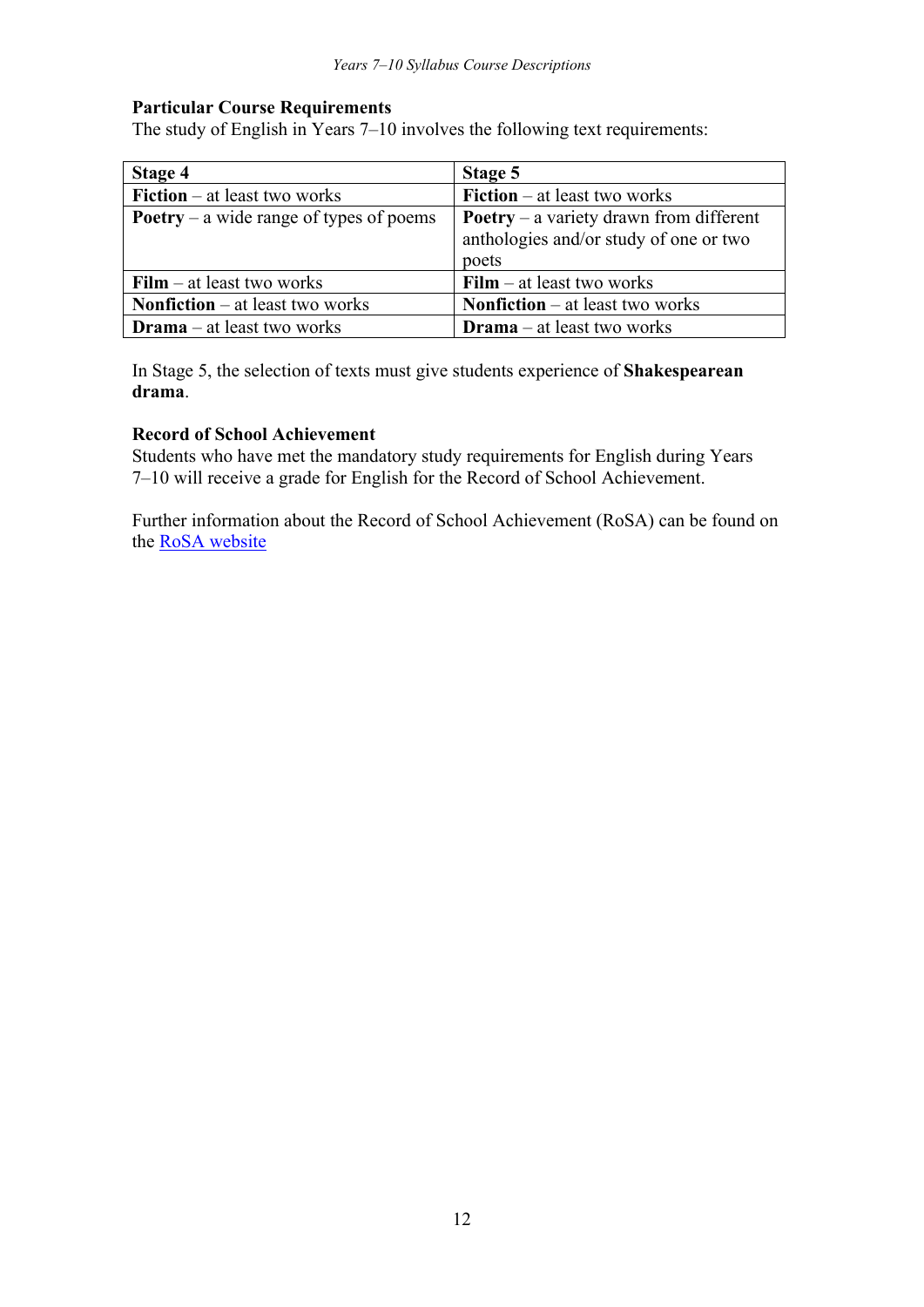## **Food Technology**

Food Technology is an elective course that may be studied for 100 or 200 hours for Stage 5. It builds on the knowledge, skills and experiences developed in the *Technology (Mandatory) Years 7–8 Syllabus*.

## **Course Description**

The study of Food Technology provides students with a broad knowledge and understanding of food properties, processing, preparation and their interrelationship, nutritional considerations and consumption patterns. It addresses the importance of hygiene and safe working practices and legislation in the production of food. Students will develop food-specific skills, which can then be applied in a range of contexts enabling students to produce quality food products. It also provides students with a context through which to explore the richness, pleasure and variety food adds to life and how it contributes to both vocational and general life experiences.

## **What will students learn about?**

Students will learn about food in a variety of settings, enabling them to evaluate the relationships between food, technology, nutritional status and the quality of life. The following focus areas provide a context through which the core (Food preparation and processing, Nutrition and consumption) will be studied.

- 
- 
- Food product development Food for special occasions
- Food selection and health Food trends
- Food in Australia **Food service and catering** Food service and catering
- Food equity **Food for special needs** 
	-
	-

## **What will students learn to do?**

The major emphasis of the Food Technology syllabus is on students exploring foodrelated issues through a range of practical experiences, allowing then to make informed and appropriate choices with regard to food. Integral to this course is students developing the ability and confidence to design, produce and evaluate solutions to situations involving food. They will learn to select and use appropriate ingredients, methods and equipment safely and competently.

## **Record of School Achievement**

Satisfactory completion of 100 or 200 hours of study in Food Technology during Stage 5 (Years 9 and 10) will be recorded with a grade on the student's Record of School Achievement.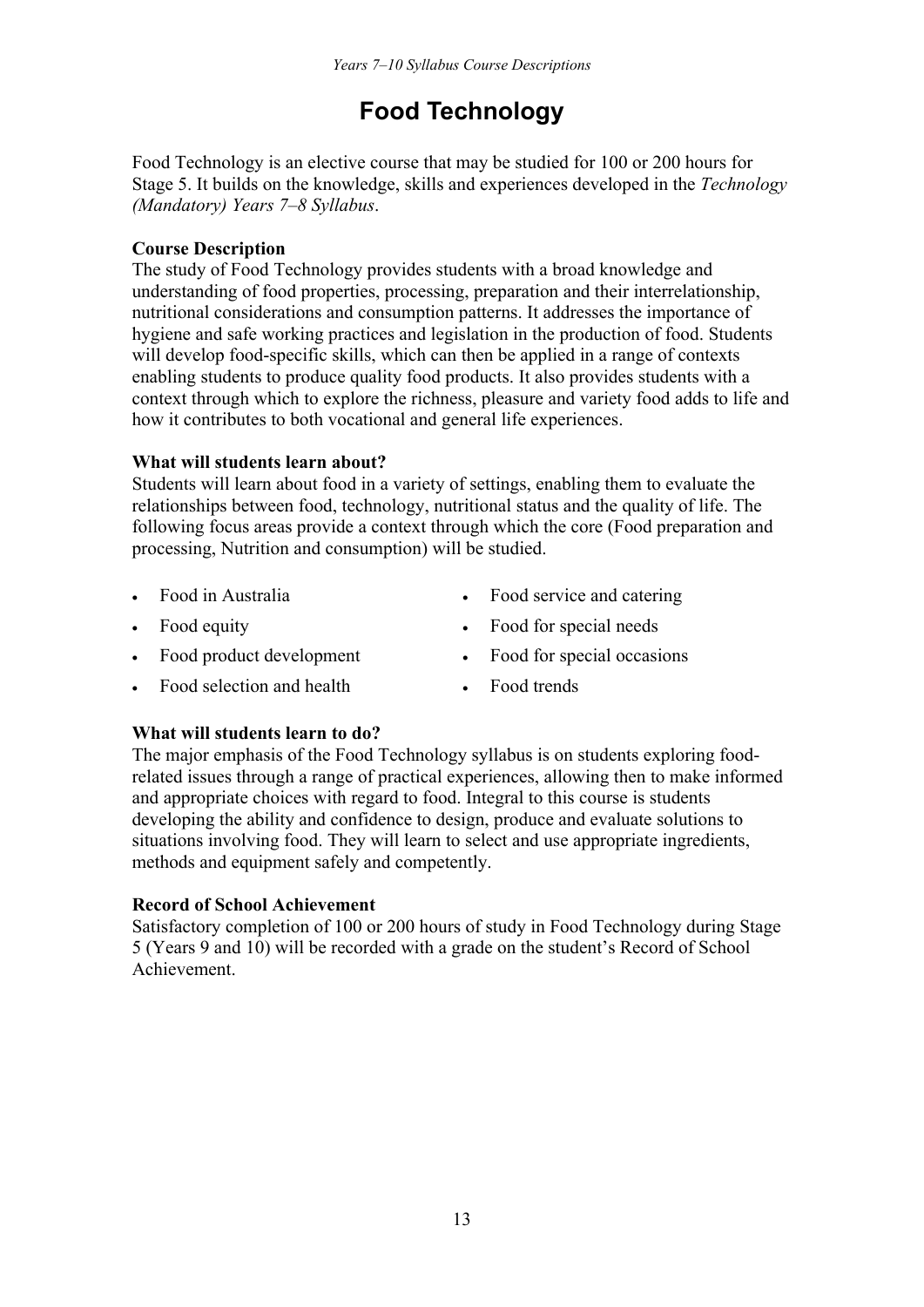## **Geography (Elective)**

Geography (Elective) is an elective course that can be studied for 100 or 200 hours at any time during Years 7–10.

## **Course Description**

The Geography (Elective) course provides an opportunity for students to learn more Geography through additional study. It provides students with a broader understanding of the discipline of Geography and the processes of geographical inquiry, and enables depth studies through flexible learning in a choice of focus areas.

Students may undertake either 100 hours or 200 hours in Geography (Elective).

## **What will students learn about?**

Geography (Elective) enables students to learn more about:

- the geographical processes that form and transform environments and communities
- the importance of the world's environments and issues associated with them
- human activities at a range of scales
- contemporary world events and issues in terms of their spatial and ecological dimensions
- the roles and responsibilities of individuals, groups and governments in resolving tensions and conflicts at a range of scales
- being an informed and active citizen.

## **What will students learn to do?**

Students learn to gather, process and communicate geographical information from a variety of primary and secondary sources. Appropriate geographical tools including information and communication technologies (ICT) are to be integrated in each focus area. Geographical tools, such as maps, graphs, statistics, photographs and fieldwork, assist students to gather, analyse and communicate geographical information in a range of formats.

## **Course Requirements**

In a 100-hour Geography (Elective) course students must study at least three of the eight focus areas. In a 200-hour Geography (Elective) course they will study at least five of the eight focus areas.

## **Record of School Achievement**

Satisfactory completion of 100 or 200 hours of study in Geography (Elective) during Stage 5 (Years 9 and 10) will be recorded with a grade on the student's Record of School Achievement.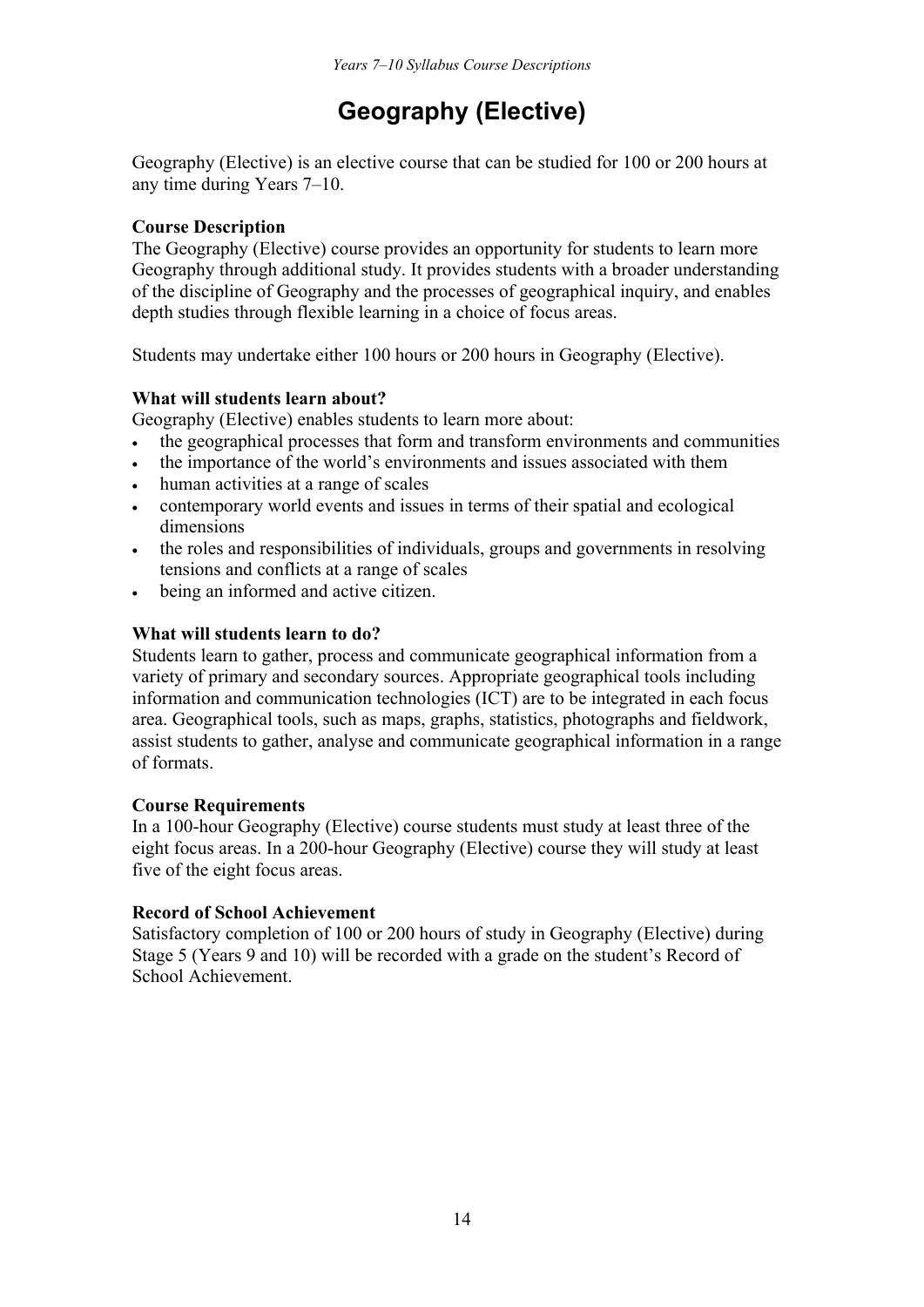## **Geography (Mandatory)**

The Geography (Mandatory) course requires students to complete:

- 100 hours of Global Geography in Stage 4
- 100 hours of Australian Geography in Stage 5

This is a requirement for eligibility for the award of the Record of School Achievement.

Civics and citizenship learning is an essential feature of the Years 7–10 Geography syllabus.

## **Course Description**

Geography allows students to develop an understanding of and an interest in the interaction of the physical and human environments. Students will develop geographic knowledge, understanding, skills, values and attitudes in order to engage in the community as informed and active citizens.

The syllabus has two key dimensions that form the basis for the study of all content in Geography:

- the spatial dimension where things are and why they are there
- the ecological dimension how humans interact with environments.

## **What will students learn about?**

Global Geography consists of four focus areas in which students learn about the geographical processes and human interactions that shape global environments. They also learn about geographical issues and different perspectives about the issues; and develop an understanding of civics and appropriate methods of citizenship for individual and group responses to these issues.

Students of Australian Geography learn about the interaction of human and physical geography in a local context. They examine Australia's physical environments and communities and explore how they are changing and responding to change. Students also look at Australia's roles in its region and globally and how individuals and groups are planning for a better future. An important feature of the Australian Geography course is to allow students to become more informed and active citizens.

## **What will students learn to do?**

Students learn to gather, process and communicate geographical information from a variety of primary and secondary sources. The study of Geography also provides opportunities for students to learn to use a wide range of geographical tools including information and communication technologies (ICT). Geographical tools, such as maps, graphs, statistics, photographs and fieldwork, assist students to gather, analyse and communicate geographical information in a range of formats.

## **Course Requirements**

Fieldwork is an essential part of the study of Geography in Stages 4 and 5. In Stage 5, students are required to investigate a geographical issue through fieldwork by developing and implementing a research action plan.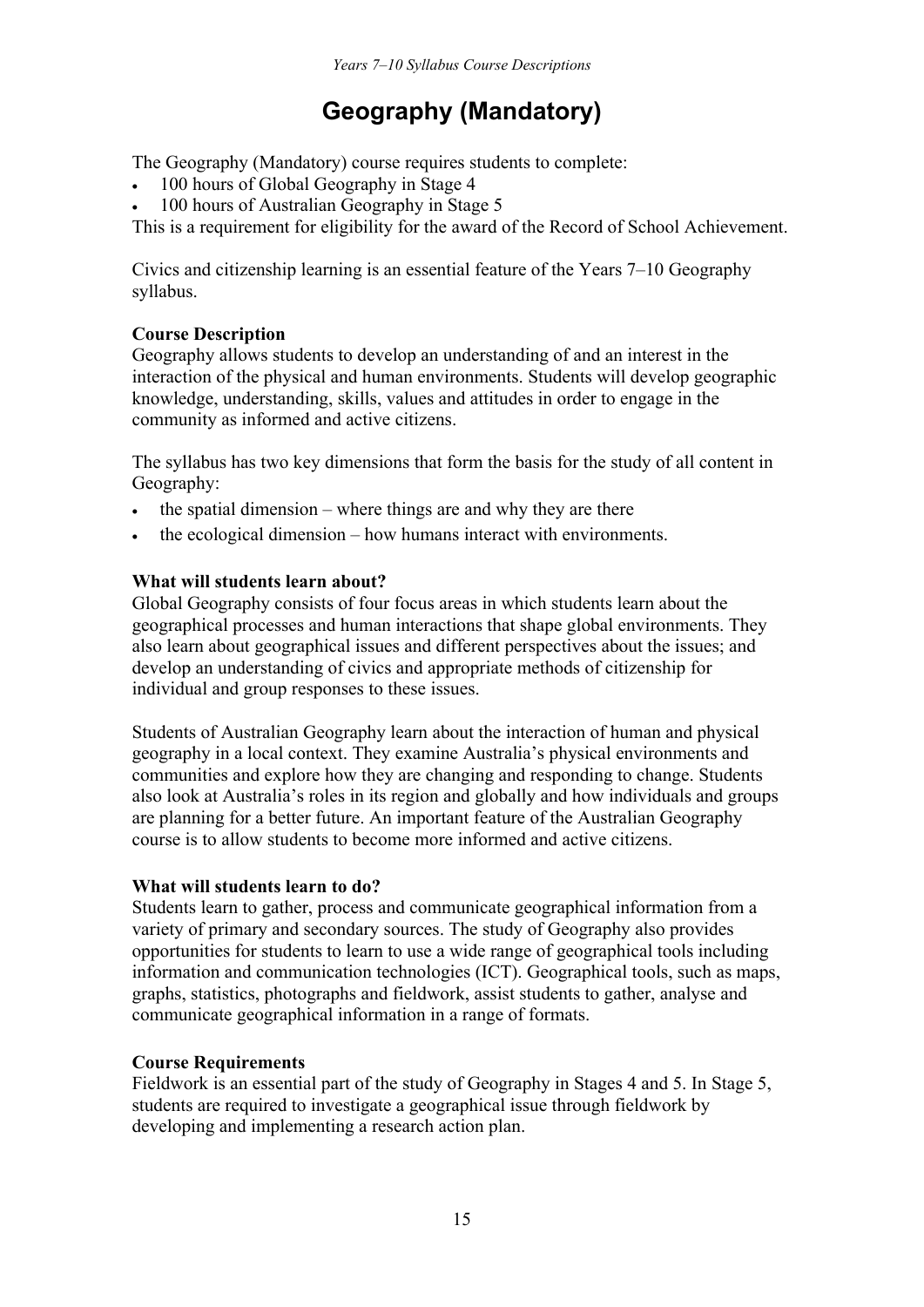### **Record of School Achievement**

Satisfactory completion of the mandatory study of Geography during Stage 5 (Years 9 and 10) will be recorded with a grade on the student's Record of School Achievement.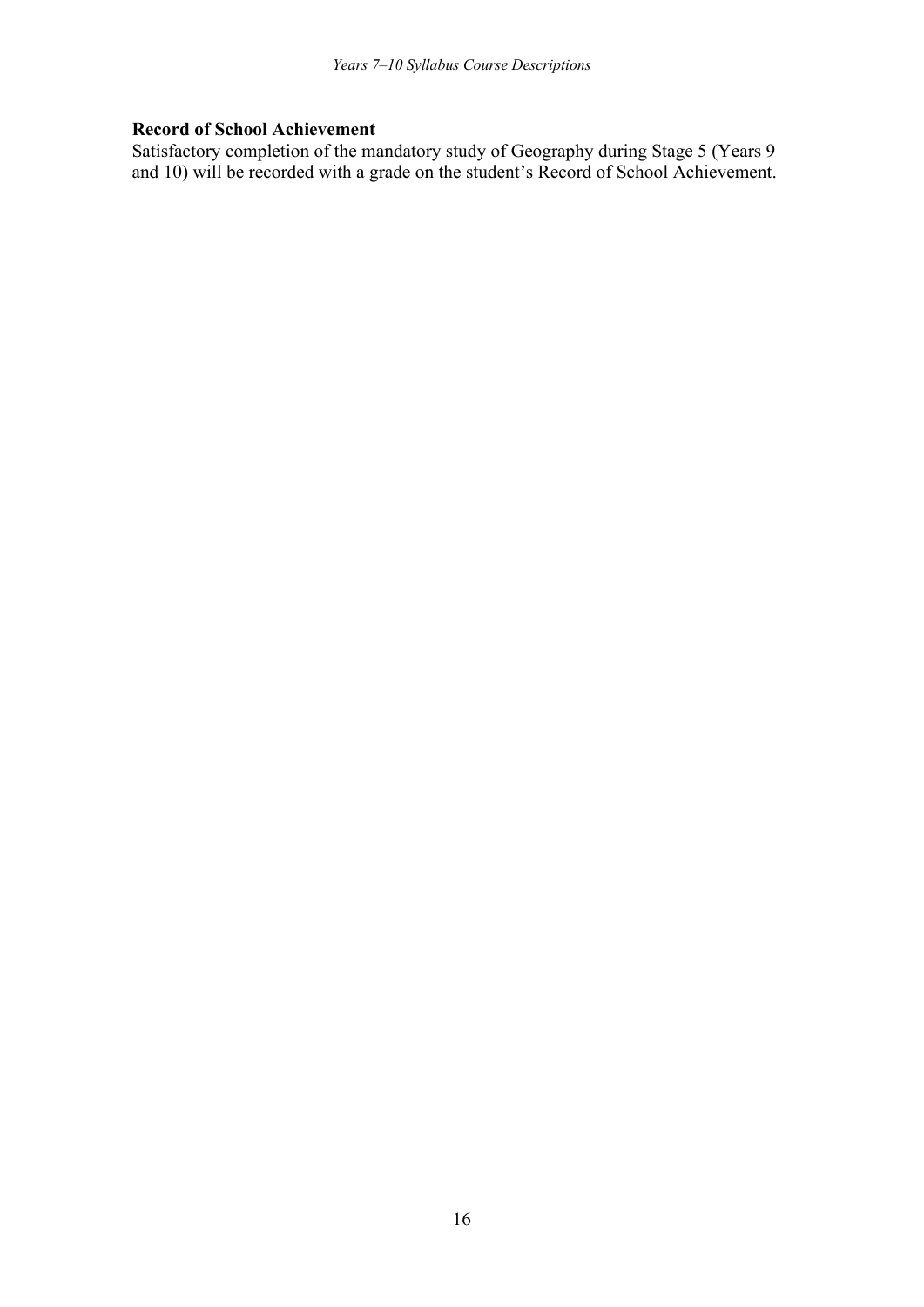## **Graphics Technology**

Graphics Technology is an elective course that may be studied for 100 or 200 hours for Stage 5. It builds on the knowledge, skills and experiences developed in the *Technology (Mandatory) Years 7–8 Syllabus*.

## **Course Description**

The study of Graphics Technology develops an understanding of the significance of graphical communication as a universal language and the techniques and technologies used to convey technical and non-technical ideas and information. Graphics Technology develops in students the ability to read, interpret and produce graphical presentations that communicate information using a variety of techniques and media.

## **What will students learn about?**

All students will learn about the principles and techniques involved in producing a wide range of images, models, pictures and drawings. They will gain an understanding of graphics standards, conventions and procedures used in manual and computer-based drafting.

Students undertaking 200 hours of Graphics Technology may also study a range of options that focus on specific areas of graphics including:

- Architectural Drawing Engineering Drawing
- 
- Cabinet and Furniture Drawing Landscape Drawing
- Computer Aided Design and Drafting Pattern Design
- Cartography and Surveying Product Illustration
- Computer Animation **Computer Animation Computer Animation Computer Animation**
- 
- Australian Architecture **Communication** Graphic Design and Communication
	-
	-
	-
	-

## **What will students learn to do?**

The major emphasis of the Graphics Technology syllabus is on students actively planning, developing and producing quality graphical presentations. Students will learn to design, prepare and present graphical presentations using both manual and computer based drafting technologies. They will learn to interpret and analyse graphical images and presentations and develop an understanding of the use of graphics in industrial, commercial and domestic applications.

## **Record of School Achievement**

Satisfactory completion of 100 or 200 hours of study in Graphics Technology during Stage 5 (Years 9 and 10) will be recorded with a grade on the student's Record of School Achievement.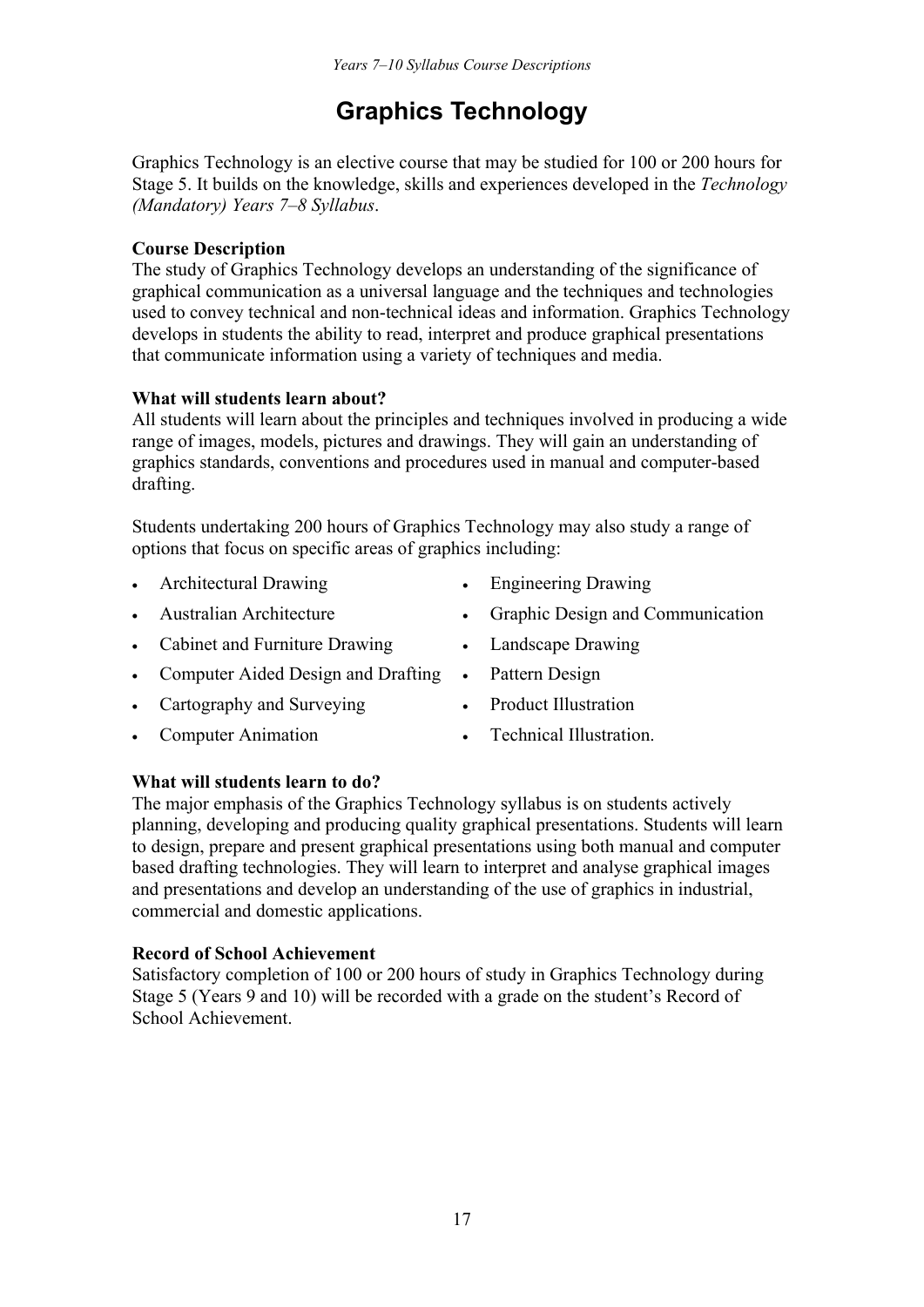## **History (Elective)**

History (Elective) is an elective course that can be studied for 100 or 200 hours at any time during Years 7–10.

#### **Course Description**

History develops in young people an interest in and enjoyment of exploring the past. A study of Elective History provides opportunities for developing a knowledge and understanding of past societies and historical periods.

#### **What will students learn about?**

Students explore the nature of history and the methods that historians use to construct history through a range of thematic and historical studies. Students develop an understanding of how historians investigate and construct history through an examination of various types of history such as oral history, museum or archive studies, historical fiction, media, biography or film. Historical issues studied include the collection, display and reconstruction of the past, ethical issues of ownership and preservation and conservation of the past. A selection of ancient, medieval and early modern societies are studied in relation to themes such as war and peace, crime and punishment, music through history, slavery, women in history or other relevant topics.

#### **What will students learn to do?**

Students apply an understanding of history, heritage, archaeology and the methods of historical inquiry and examine the ways in which historical meanings can be constructed through a range of media. Students learn to apply the skills of investigating history including understanding and analysing sources and evidence and sequencing major historical events to show an understanding of continuity, change and causation. Students develop research and communication skills, including the use of ICTs, and examine different perspectives and interpretations to develop an understanding of a wide variety of viewpoints. Students also learn to construct a logical historical argument supported by relevant evidence and to communicate effectively about the past for different audiences.

#### **Record of School Achievement**

Satisfactory completion of 100 or 200 hours of study in History (Elective) during Stage 5 (Years 9 and 10) will be recorded with a grade on the student's Record of School Achievement.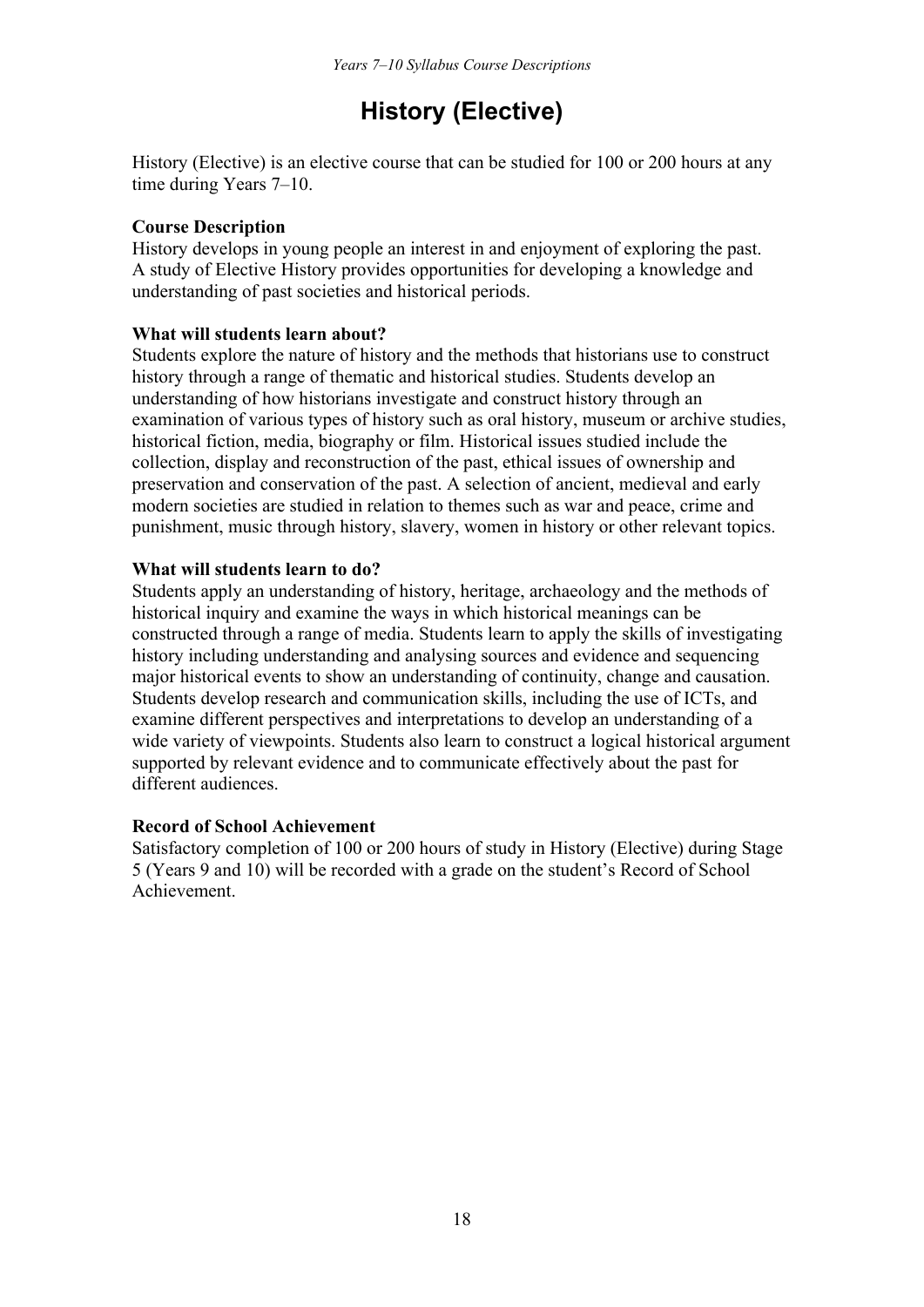## **History (Mandatory) New NSW K–10 syllabus for the Australian curriculum Implementation from Year 7 and Year 9 2014 and Year 8 and Year 10 2015**

The mandatory curriculum requirements for eligibility for the award of the Record of School Achievement (RoSA) include that students:

- study the Board developed History syllabus substantially for each of Years 7–10, and
- complete 100 hours of History in Stage 4 and 100 hours of History in Stage 5.

#### **Course Description**

History develops in young people an interest in and enjoyment of exploring the past. A study of History provides opportunities for examining events, people and societies from ancient, medieval and modern times, including twentieth-century Australia. Opportunities to develop a deeper understanding of civics and citizenship are a feature throughout the Years 7–10 History syllabus.

#### **What will students learn?**

In Years 7–8, students explore the nature of history, how historians investigate the past and the importance of conserving our heritage, including the heritage of Aboriginal and Torres Strait Islander peoples. Aspects of the ancient, medieval and early modern world are studied, including daily life, beliefs and values, law and religion. The nature of colonisation and contact history may also be investigated. One ancient Asian society is a mandatory study.

In Years 9–10, students learn of significant developments in the making of the modern world and Australia. Mandatory studies include Australians at War (World Wars I and II) and Rights and Freedoms of Aboriginal and Torres Strait Islander peoples. Other topics may include the making of the Australian nation, the history of an Asian society, Australian social history and migration experiences.

Students learn to apply the skills of investigating history, including analysing sources and evidence and sequencing major historical events to show an understanding of historical concepts including change and continuity, causation, contestability and significance. Students develop research and communication skills, and examine different perspectives and interpretations to develop an empathetic understanding of a wide variety of viewpoints. Students also learn to construct logical historical arguments supported by relevant evidence and to communicate effectively about the past for different audiences and different purposes.

#### **Particular Course Requirements**

All students must complete a site study in Stage 4 and in Stage 5.

## **Record of School Achievement**

Students who have met the mandatory study requirements for History during Years 7–10 will receive a grade for History for the Record of School Achievement.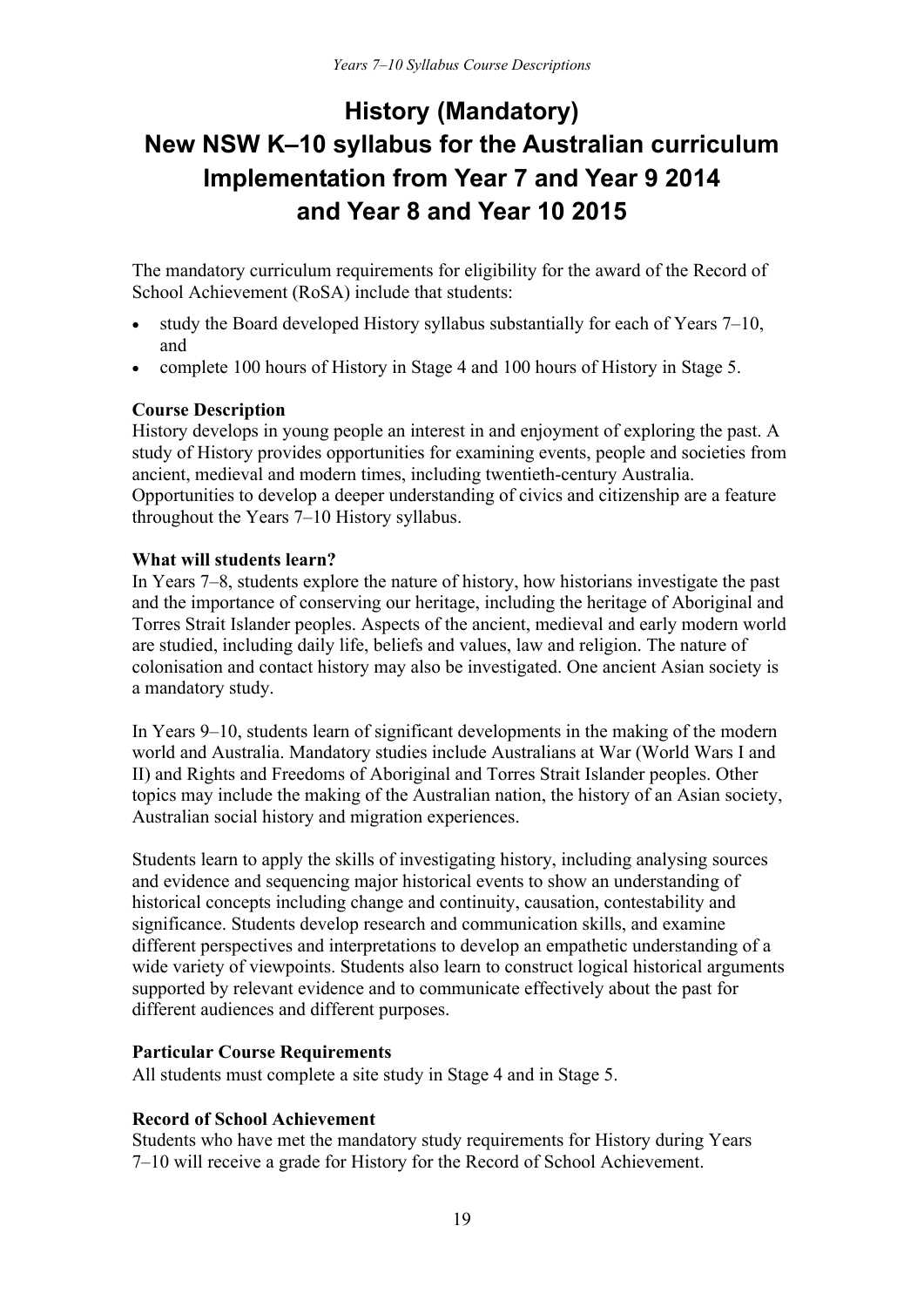Further information about the Record of School Achievement (RoSA) can be found on the [RoSA website](http://www.boardofstudies.nsw.edu.au/rosa/)*.*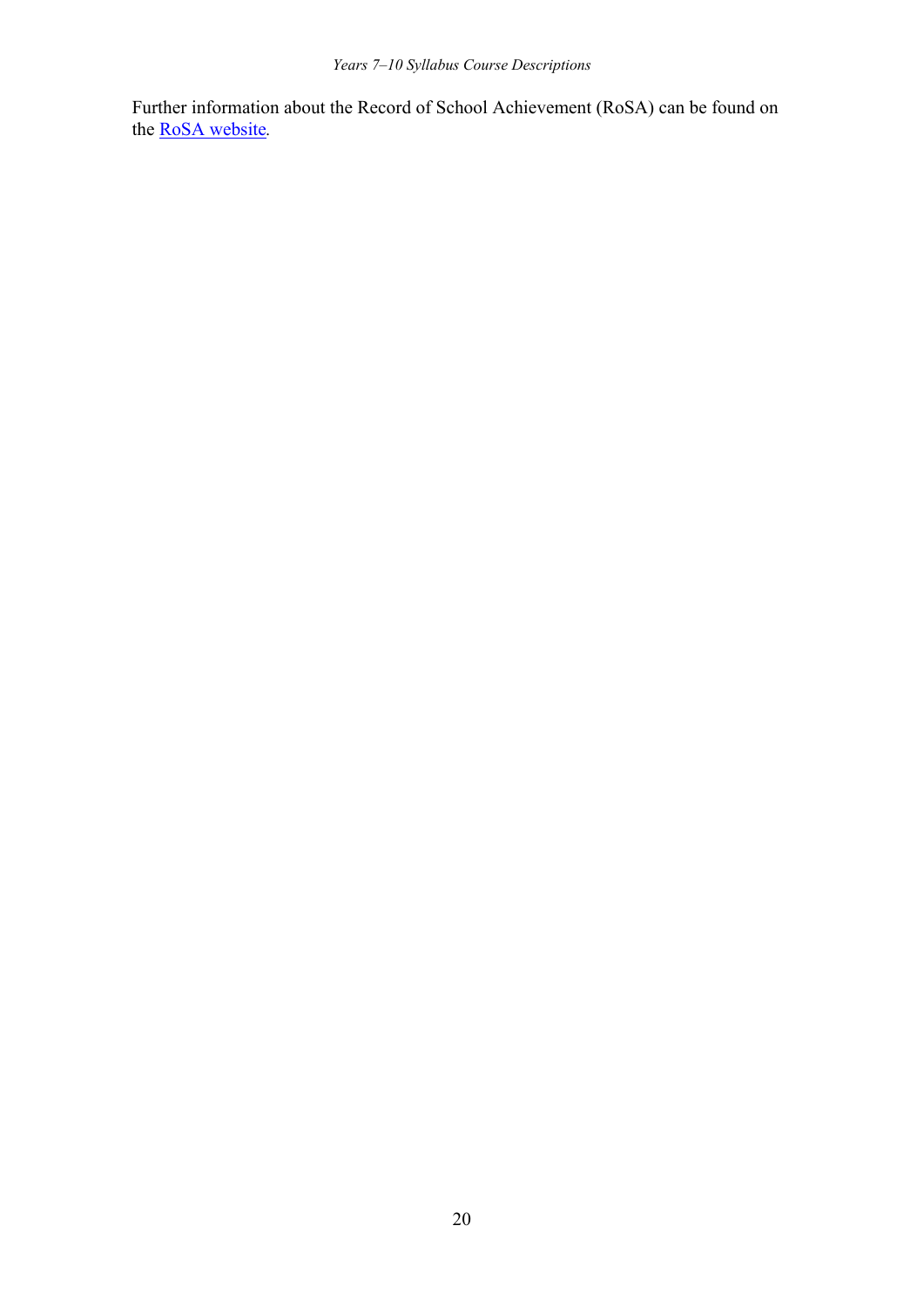## **Industrial Technology**

Industrial Technology is an elective subject within which students may undertake one or two courses. Each course may be studied for 100 or 200 hours for Stage 5. It builds on the knowledge, skills and experiences developed in the *Technology (Mandatory) Years 7-8 Syllabus.* 

## **Course Description**

Industrial Technology develops students' knowledge and understanding of materials and processes in a range of technologies. They develop knowledge and skills relating to the selection, use and application of materials, tools, machines and processes through the planning and production of quality practical projects.

Students may undertake one or two courses in Industrial Technology and may elect to study one of eleven focus areas in each course. These focus areas are based on a range of technologies of industrial and domestic significance. These include studies in:

- Automotive **Leather Leather**
- 
- Building and Construction Metal
- 
- 
- Engineering Timber.
- Farm Maintenance
- Ceramics Multimedia/Photography
- Electronics Polymers
	-

## **What will students learn about?**

All students will learn about the properties and applications of materials associated with their chosen area of study. They will study the range of tools, machines and processes available in both industrial and domestic settings for working with selected materials. Students will learn about safe practices for practical work environments, including risk identification and minimisation strategies. They will also learn about design and designing including the communication of ideas and processes.

## **What will students learn to do?**

The major emphasis of the Industrial Technology syllabus is on students actively planning and constructing quality practical projects. Students will learn to select and use a range of materials for individual projects. They will learn to competently and safely use a range of hand tools, power tools and machines to assist in the construction of projects. They will also learn to produce drawings and written reports to develop and communicate ideas and information relating to projects.

## **Record of School Achievement**

Satisfactory completion of 100 or 200 hours of study in an Industrial Technology course during Stage 5 (Years 9 and 10) will be recorded with a grade on the student's Record of School Achievement. This may occur in up to two courses.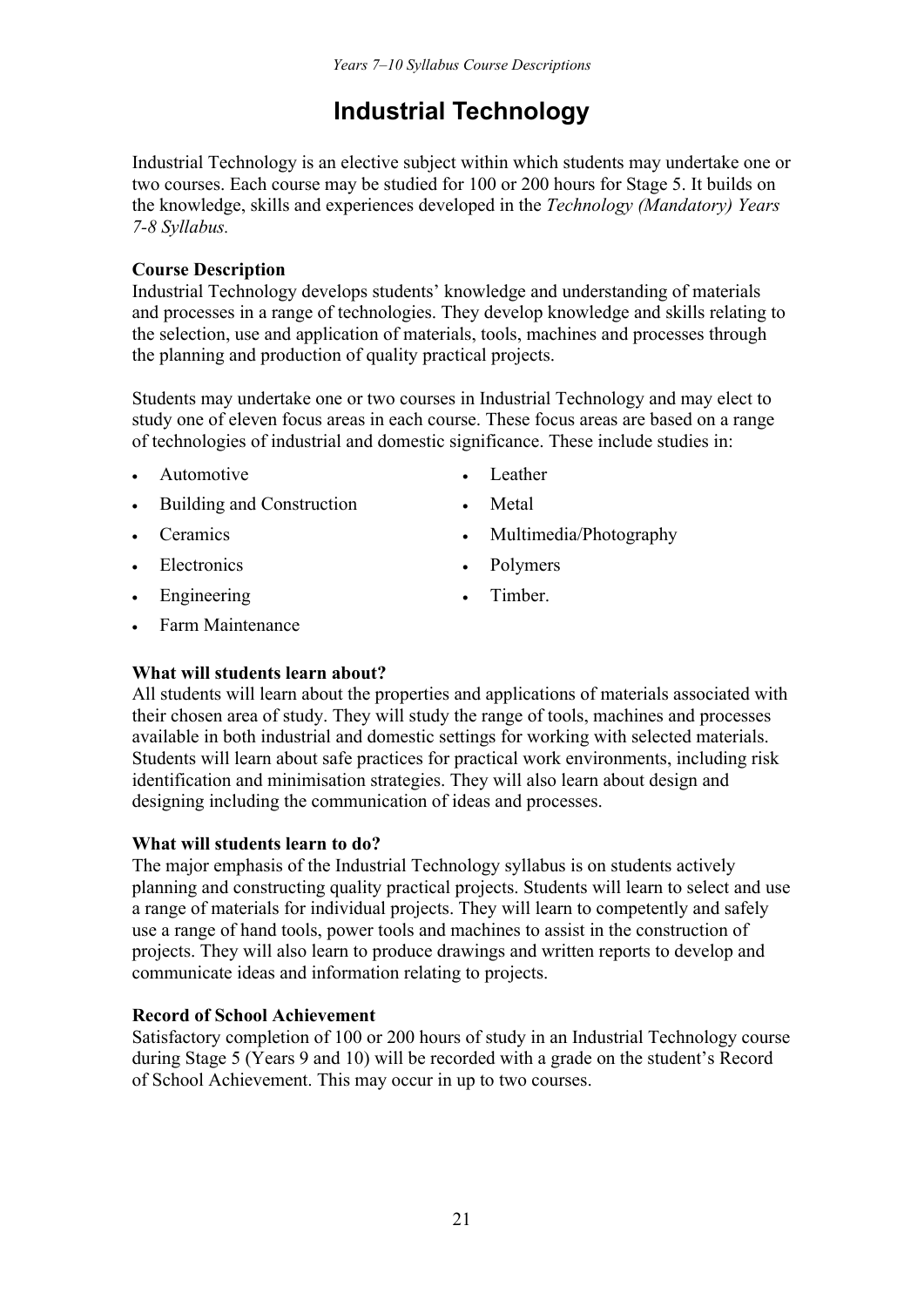## **Information and Software Technology**

Information and Software Technology is an elective course that may be studied for 100 or 200 hours for Stage 5. It builds on the knowledge, skills and experiences developed in the *Technology (Mandatory) Years 7–8 Syllabus*.

## **Course Description**

People will require highly developed levels of computing and technology literacy for their future lives. Students therefore need to be aware of the scope, limitations and implications of information and software technologies.

Individual and group tasks, performed over a range of projects, will enable this practical-based course to deliver the relevant knowledge and skills needed by students. Development of technology skills and information about career opportunities within this area are important aspects of the course.

#### **What will students learn about?**

The core content to be covered in this course is integrated into the options chosen within the school. The course has been designed with an emphasis on practical activities that allow students to sustain focus in a range of interest areas at some depth.

The option topics to be studied within this course include:

- Artificial Intelligence, Simulation and Modelling
- Software Development and Programming
- Authoring and Multimedia Robotics and Automated Systems.
	-
- Internet and Website Development

## **What will students learn to do?**

Students will identify a need or problem to be solved, explore a range of possible solutions and produce a full working solution. They will use a variety of technologies to create, modify and produce products in a range of media formats.

Group and individual project-based work will assist in developing a range of skills, including research, design and problem-solving strategies over the chosen topics.

#### **Record of School Achievement**

Satisfactory completion of 100 or 200 hours of study in Information and Software Technology during Stage 5 (Years 9 and 10) will be recorded with a grade on the student's Record of School Achievement.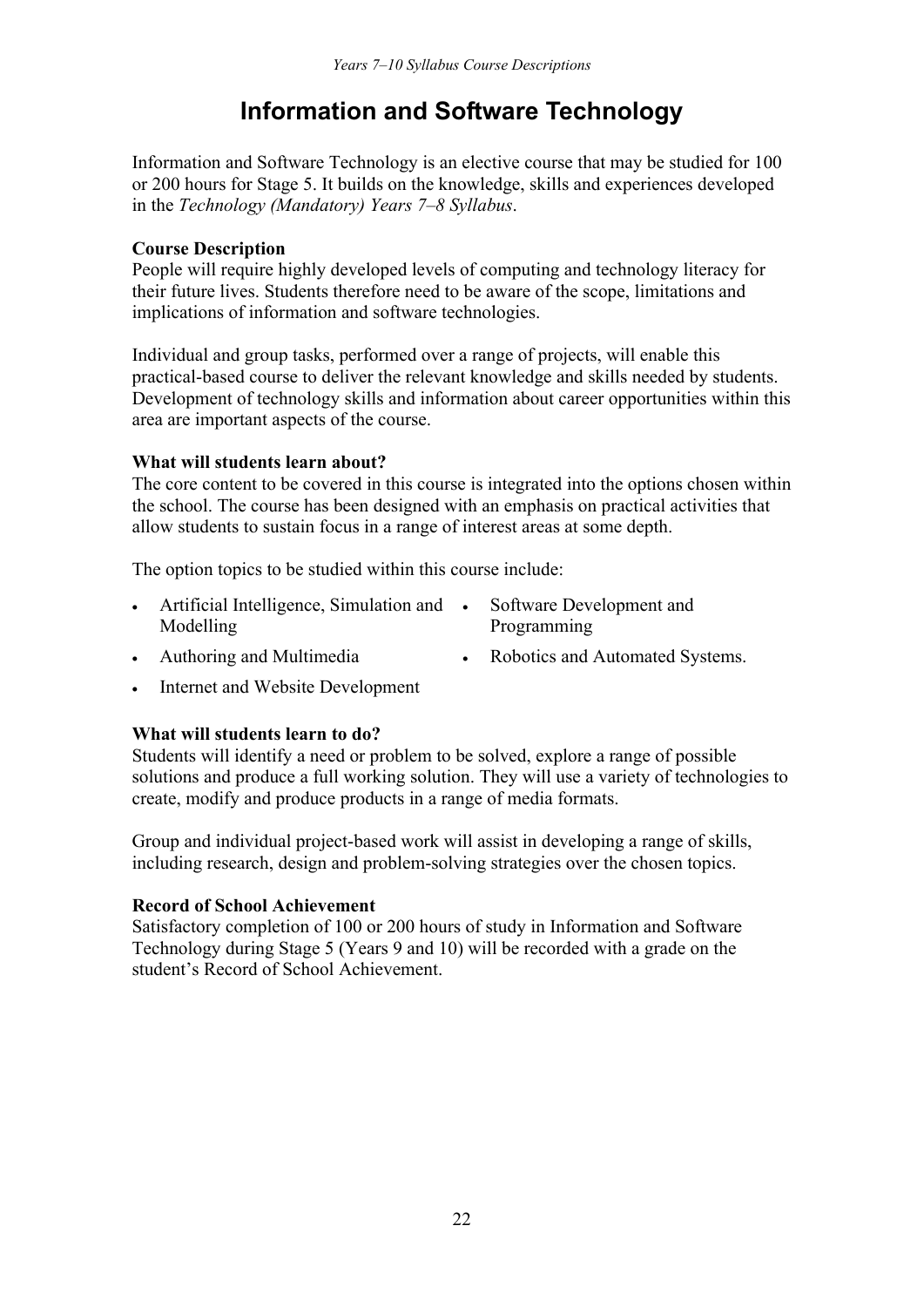## **Languages**

The study of at least 100 hours in one language, to be completed over one continuous 12-month period, is a mandatory requirement for eligibility for the award of the Record of School Achievement. The 100-hour course must cover the Stage 4 outcomes and content of the chosen language syllabus, and must be studied between Years 7–10, but preferably in Years 7–8.

The Board has developed syllabuses in the following languages for the mandatory course:

| Aboriginal Languages   | Hebrew     | Modern Greek |
|------------------------|------------|--------------|
| Arabic                 | Indonesian | Russian      |
| Chinese                | Italian    | Spanish      |
| <b>Classical Greek</b> | Japanese   | Turkish      |
| French                 | Korean     | Vietnamese.  |
| German                 | Latin      |              |

When students have completed the mandatory 100 hours' language study, they may continue the study of that language as an elective for the Record of School Achievement and/or choose to study another language.

#### **Course Description**

Languages courses provide students with the opportunity to gain effective skills in communicating in the chosen language, to explore the relationship between languages and English, and to develop an understanding of the cultures associated with the chosen language.

For Aboriginal students the study of an Aboriginal language aims to increase selfesteem through an enhanced understanding of their linguistic heritage and an ability to communicate in ancestral languages, to obtain skills in language revitalisation to support cultural and language revival, and to increase links between schools and their local Aboriginal communities.

#### **What will students learn about in the study of a modern language?**

Students will develop the knowledge, understanding and skills necessary for effective interaction in a language.

They will explore the nature of languages as systems by making comparisons between English and the chosen language.

Students will also develop intercultural understandings by reflecting on similarities and differences between their own and the target culture.

## **What will students learn to do in the study of a modern language?**

Students will develop the skills to communicate in another language. They will listen and respond to spoken language. They will learn to read and respond to written texts in the language they are learning. Students will establish and maintain communication in familiar situations using the language.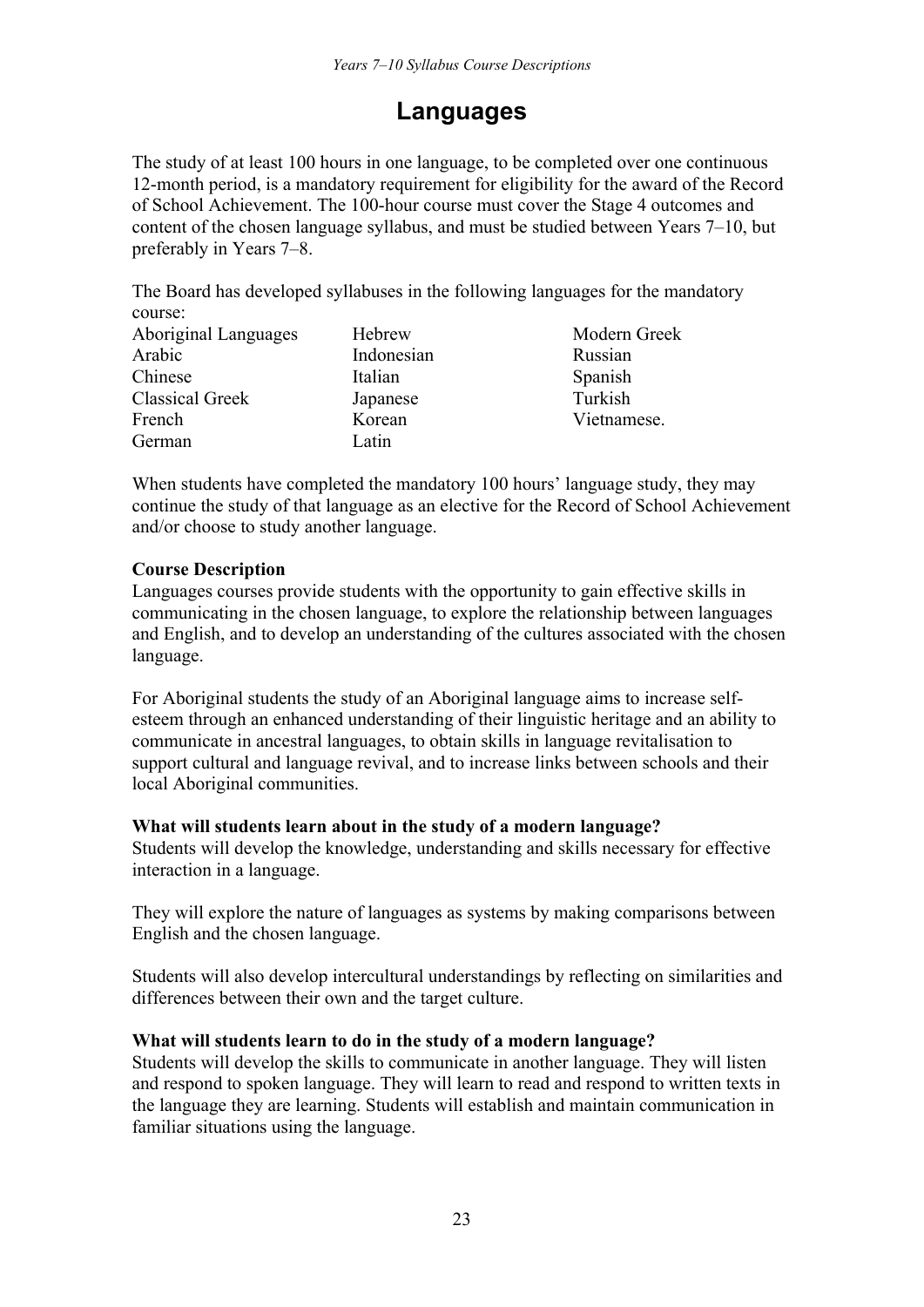Students will explore the diverse ways in which meaning is conveyed by comparing and contrasting features of the language. They develop a capacity to interact with people, their culture and their language.

#### **What will students learn about in the study of Aboriginal languages?**

Students will develop the knowledge, understanding and skills to communicate effectively in Aboriginal languages and to apply these languages in the world today.

They will explore the nature of languages as systems by making comparisons among Aboriginal languages and between Aboriginal languages and English.

Students will develop knowledge of Aboriginal cultures and gain an appreciation of the interdependence of land, language, culture and identity.

#### **What will students learn to do in the study of Aboriginal languages?**

Students will learn to listen and respond to spoken language. They will learn to read and respond to written texts in the Aboriginal language they are learning. Students will be able to establish and maintain communication in familiar situations using the language.

Students will demonstrate an understanding of languages as systems by comparing features of vocabulary and grammar across languages. They will be able to apply a range of linguistic structures to express their own ideas in writing. They will develop their skills to enable them to produce texts in Aboriginal languages.

Students will explore the interdependence of language and culture in a range of texts and contexts, such as stories, song, documentaries and film.

#### **What will students learn about in the study of a classical language?**

Students will develop knowledge, understanding and skills in reading, analysing and translating a classical language.

They will explore the nature of languages as systems by making comparisons with English. They will develop an understanding of the correct application of linguistic structures and vocabulary.

Students will also develop knowledge of the culture of ancient civilisations and an understanding of the relationship between language and culture, thereby encouraging reflection on their own cultural heritage and the influence of the classical world on the modern world.

#### **What will students learn to do in the study of a classical language?**

Students will learn to read passages in the language and recognise language structures. They will learn to analyse grammatical structures used in simple sentences in extended passages and they will translate sentences in extended passages from the classical language to fluent English.

Students will learn to recognise the function of the relationship between words and structures, and to explain the way in which meaning is conveyed by comparing and describing structures of the language.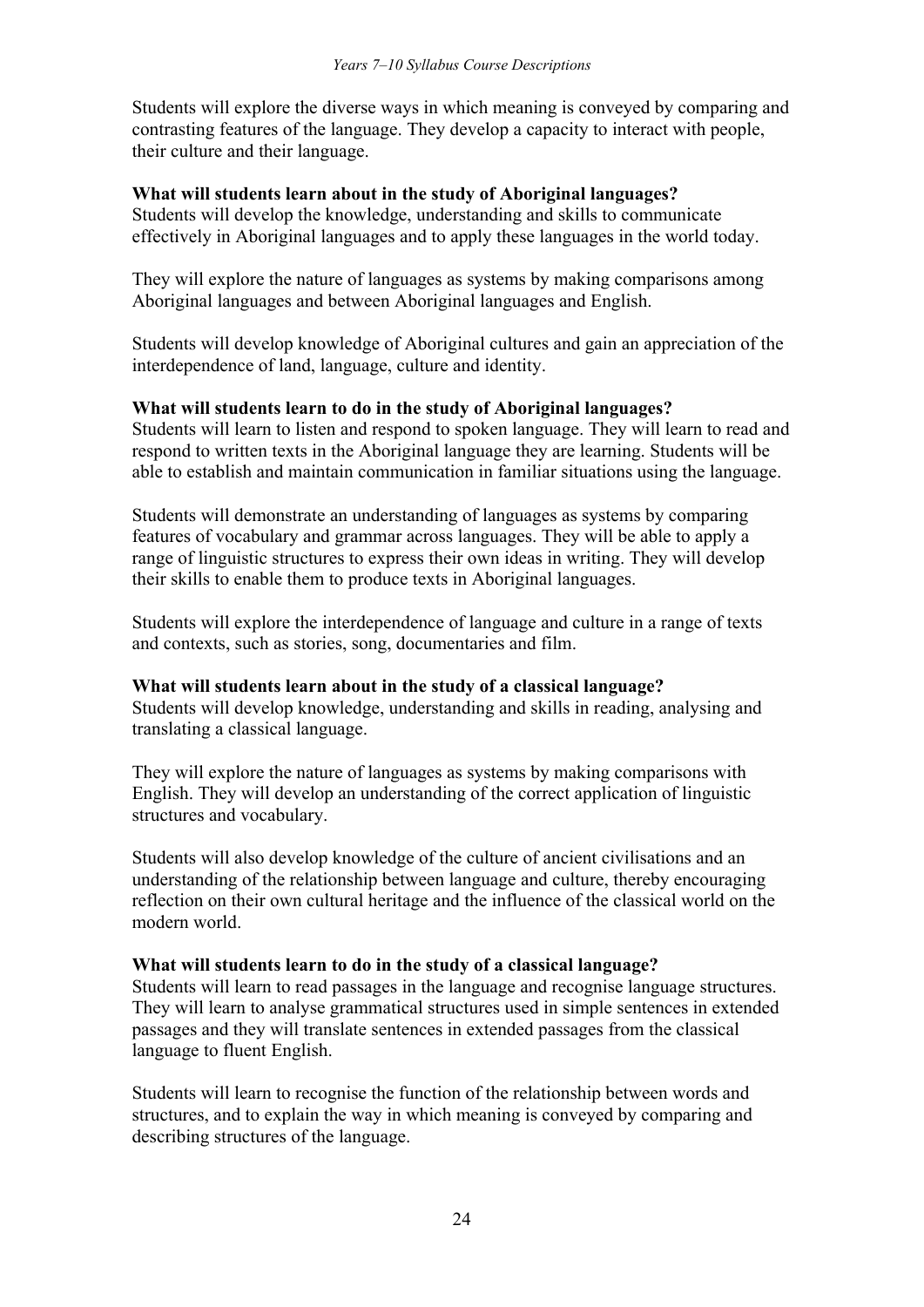Students will understand the interdependence of language and culture. They will acquire knowledge of key features of the culture of the ancient world.

#### **Record of School Achievement**

Satisfactory completion of the mandatory language study will be recorded on the student's Record of School Achievement.

Satisfactory completion of 100 or 200 hours of elective study in a language (or languages) during Stage 5 (Years 9 and 10) will also be recorded with a grade on the student's Record of School Achievement.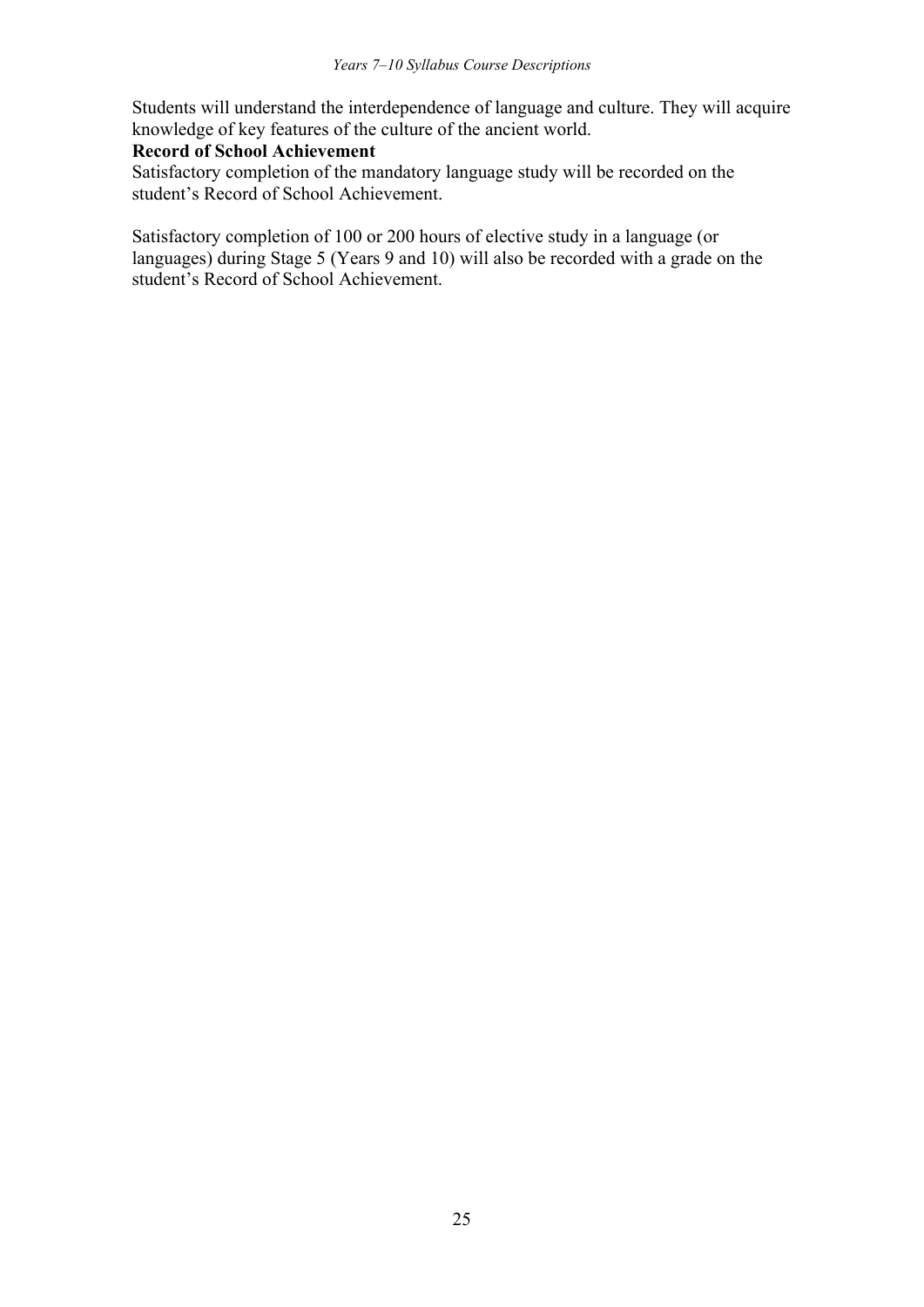## **Marine and Aquaculture Technology**

Marine and Aquaculture Technology is an elective content endorsed course that may be studied for 100 or 200 hours for Stage 5. It builds on the knowledge, skills and experiences developed in the *Technology (Mandatory) Years 7–8 Syllabus*.

### **Course Description**

Marine and Aquaculture Technology develops students' capacity to design, produce, evaluate, use and manage marine and water-related environments in an environmentally sustainable way.

For a 200 hour course students study a core of 35 hours and eleven 15 hour optional modules. There are forty-eight modules available from a broad range of marine and aquaculture areas. They are organised into seven focus areas:

- 
- Biology **Employment**
- Ecology Management
- Leisure **General Interest.**
- Aquaculture
- 

#### **What will students learn about?**

All students learn about marine and aquatic environments. They study water safety, general first aid and the maintenance of equipment. The economical sustainability of aquaculture and marine environments is emphasised together with the preservation of wild seafood stocks. Students learn about the ethical and sustainable use, management and protection of the marine environment. The responsible selection and safe use of equipment in aquaculture and marine and maritime activities is emphasised. They also study a range of industries and organisations that use, manage and regulate the marine environment.

#### **What will students learn to do?**

The major emphasis of the Marine and Aquaculture Technology syllabus is on practical experiences. Students learn about Occupational Health and Safety issues and apply principles of water safety and first aid in marine situations. They also learn to responsibly select, use and maintain materials and equipment and to use appropriate techniques in the context of the modules selected for study. Students will learn to research, experiment and communicate in relation to aquaculture, maritime and marine activities and to apply ethical and sustainable practices in the use and management of the marine environment. Other learning experiences in the course are dependent on the optional modules studied.

## **Record of School Achievement**

Satisfactory completion of 100 or 200 hours of study in Marine and Aquaculture Technology (CEC) during Stage 5 (Years 9 and 10) will be recorded with a grade on the student's Record of School Achievement.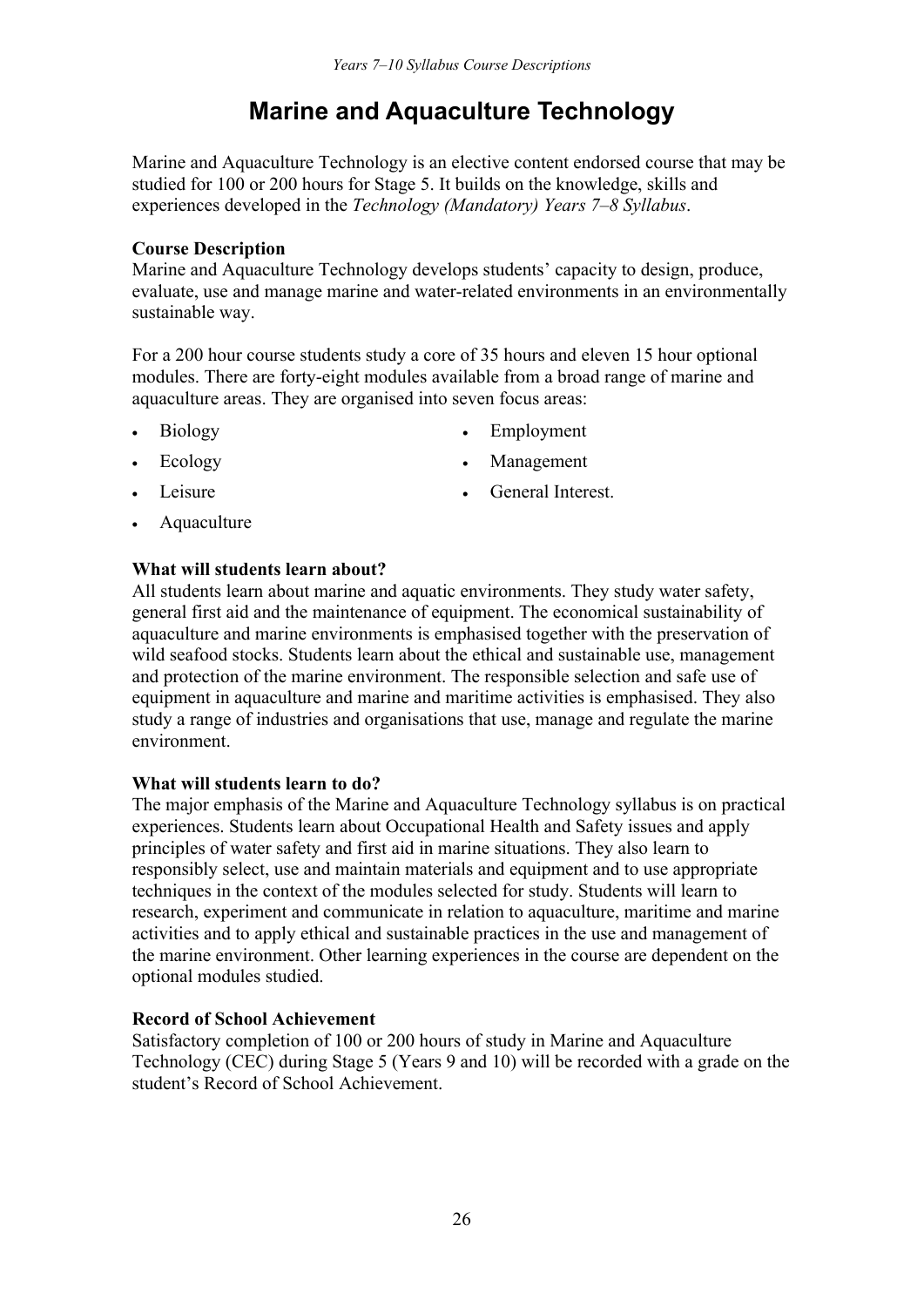## **Mathematics**

## **New NSW K–10 syllabus for the Australian curriculum Implementation from Year 7 and Year 9 2014 and Year 8 and Year 10 2015**

The mandatory curriculum requirements for eligibility for the award of the Record of School Achievement (RoSA) include that students:

- study the Board developed Mathematics syllabus substantially in each of Years  $7-10$ , and
- complete at least 400 hours of Mathematics study by the end of Year 10.

## **Course Description**

Mathematics is used to identify, describe and apply patterns and relationships. It provides a precise means of communication and is a powerful tool for solving problems both within and beyond mathematics. Mathematical ideas are constantly developing, and mathematics is integral to scientific and technological advances in many fields of endeavour. Digital technologies provide access to new tools for continuing mathematical exploration and invention. In addition to its practical applications, the study of mathematics is a valuable pursuit in its own right, providing opportunities for originality, challenge and leisure.

Mathematics in Years 7–10 focuses on developing increasingly sophisticated and refined mathematical understanding, fluency, communication, logical reasoning, analytical thought and problem-solving skills. These capabilities enable students to respond to familiar and unfamiliar situations by employing strategies to make informed decisions and solve problems relevant to their further education and everyday lives.

## **What will students learn?**

Students develop understanding and fluency in mathematics through inquiry, exploring and connecting mathematical concepts, choosing and applying problem-solving skills and mathematical techniques, communication, and reasoning.

They study Number and Algebra, Measurement and Geometry, and Statistics and Probability. Within these strands they will cover a range of topic areas including:

financial mathematics, algebraic techniques, equations, linear and non-linear relationships, surface area and volume, properties of geometrical figures, trigonometry, data collection and representation, data analysis, and probability.

## **Record of School Achievement**

Students who have met the mandatory study requirements for Mathematics during Years 7–10 will receive a grade for Mathematics for the Record of School Achievement.

Further information about the Record of School Achievement (RoSA) can be found on the [RoSA website.](http://www.boardofstudies.nsw.edu.au/rosa/)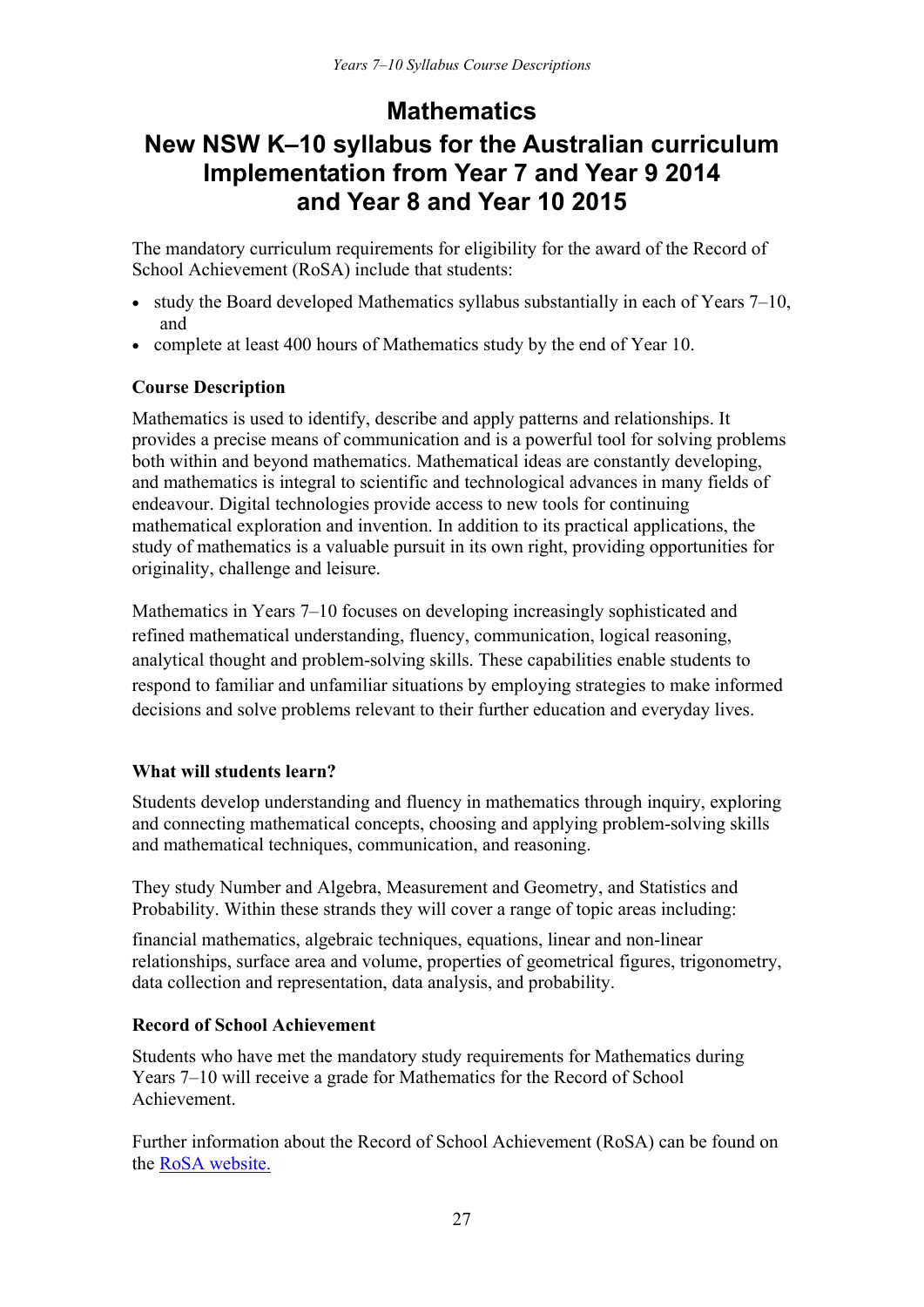## **Music**

The Music Years 7–10 Syllabus contains both Mandatory and Elective courses. The Mandatory course is taught as a coherent study of 100 hours, not spread over several years. This is a requirement for eligibility for the award of the Record of School Achievement. The Elective course can be studied for 100 or 200 hours in Stage 5 (Years 9 and 10).

## **Course Description**

All students should have the opportunity to develop their musical abilities and potential. As an artform, music pervades society and occupies a significant place in world cultures and in the oral and recorded history of all civilisations. Music plays important roles in the social, cultural, aesthetic and spiritual lives of people. At an individual level, music is a medium of personal expression. It enables the sharing of ideas, feelings and experiences. The nature of musical study also allows students to develop their capacity to manage their own learning, engage in problem-solving, work collaboratively and engage in activity that reflects the real world practice of performers, composers and audiences.

## **What will students learn about?**

In both the Mandatory and Elective courses, students will study the *concepts of music* (duration, pitch, dynamics and expressive techniques, tone colour, texture and structure) through the learning experiences of *performing, composing and listening*, within the *context* of a range of styles, periods and genres.

The Mandatory course requires students to work in a broad range of musical contexts, including an exposure to art music and music that represents the diversity of Australian culture. The Elective course requires the study of the compulsory topic Australian Music, as well as a number of optional topics that represent a broad range of musical styles, periods and genres.

## **What will students learn to do?**

In Music, students learn to perform music in a range of musical contexts, compose music that represents the topics they have studied and listen with discrimination, meaning and appreciation to a broad range of musical styles.

The study of the concepts of music underpin the development of skills in performing, composing and listening.

## **Course Requirements**

The Mandatory course is usually studied in Years 7 and/or 8. Students may not commence study of the Elective course until they have completed the requirements of the Mandatory course.

## **Record of School Achievement**

Satisfactory completion of the mandatory Music course will be recorded on the student's Record of School Achievement.

Satisfactory completion of 100 or 200 hours of elective study in Music during Stage 5 (Years 9 and 10) will be recorded with a grade on the student's Record of School Achievement.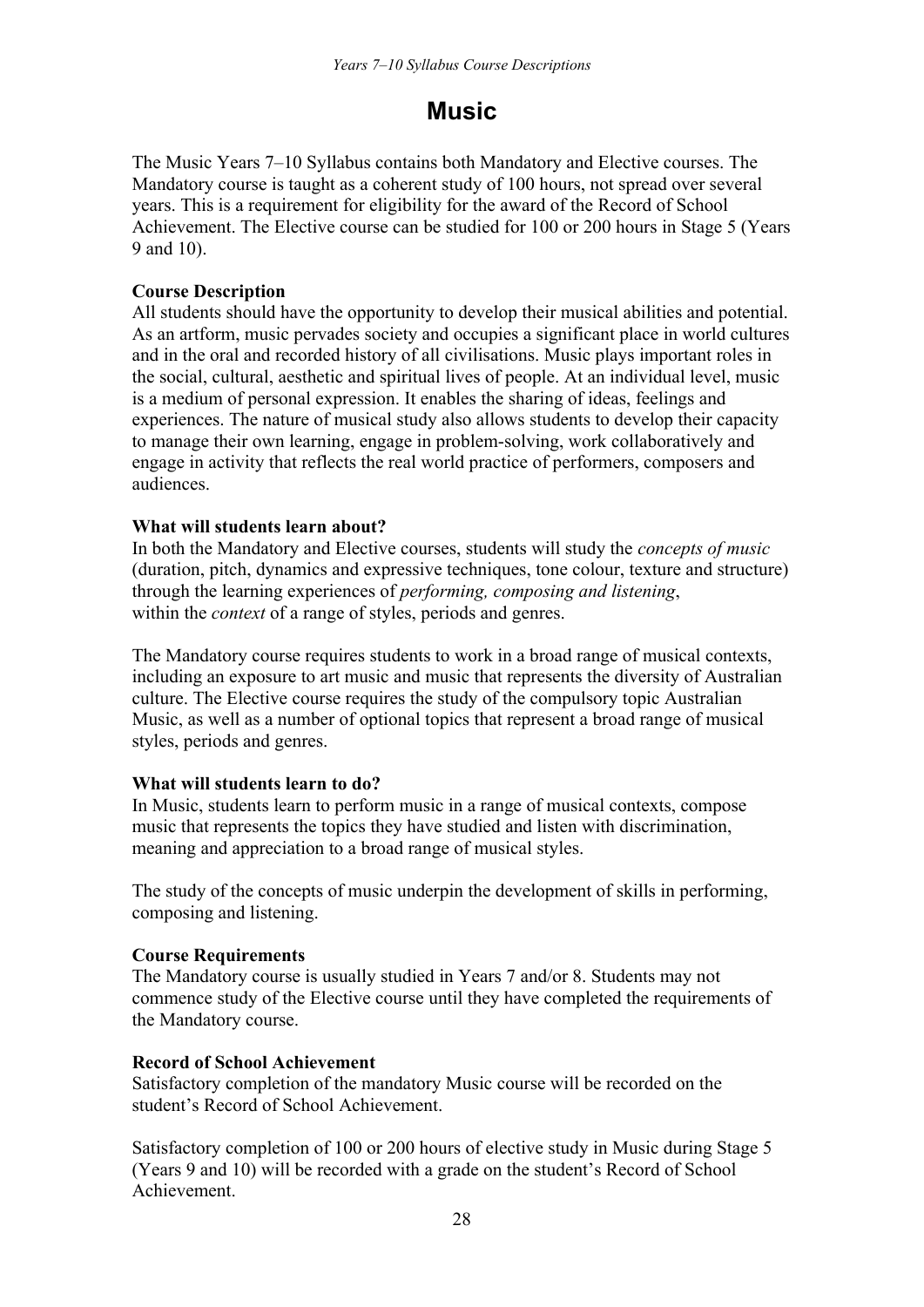## **Personal Development, Health and Physical Education**

Personal Development, Health and Physical Education (PDHPE) is a mandatory course that is studied in each of Years 7–10 with at least 300 hours to be completed by the end of Year 10. This is a requirement for eligibility for the award of the Record of School Achievement.

## **Course Description**

PDHPE develops students' capacity to enhance personal health and well-being. It promotes their enjoyment of and commitment to an active lifestyle and to achieve confidence and competence in a wide range of physical activities.

Through PDHPE students develop knowledge and understanding, skills and values and attitudes that enable them to advocate lifelong health and physical activity.

## **What will students learn about?**

All students study the following four modules:

- Self and Relationships Students learn about sense of self, adolescence and change, sources of personal support and the nature of positive, caring relationships
- Movement Skill and Performance Students explore the elements of composition as they develop and refine movement skills in a variety of contexts
- Individual and Community Health Students learn about the specific health issues of mental health, healthy food habits, sexual health, drug use and road safety. They examine risk, personal safety and how to access health information, products and services.
- Lifelong Physical Activity Students consider lifestyle balance and the importance of physical activity and its physical benefits. Students learn to participate successfully in a wide range of activities and to adopt roles that promote a more active community.

## **What will students learn to do?**

Throughout the course students will learn to apply some key skills that allow them to take action for health and physical activity. This includes an emphasis on communicating, interacting, problem-solving, decision-making, planning and moving.

## **Record of School Achievement**

Satisfactory completion of the mandatory PDHPE course will be recorded with a grade on the student's Record of School Achievement.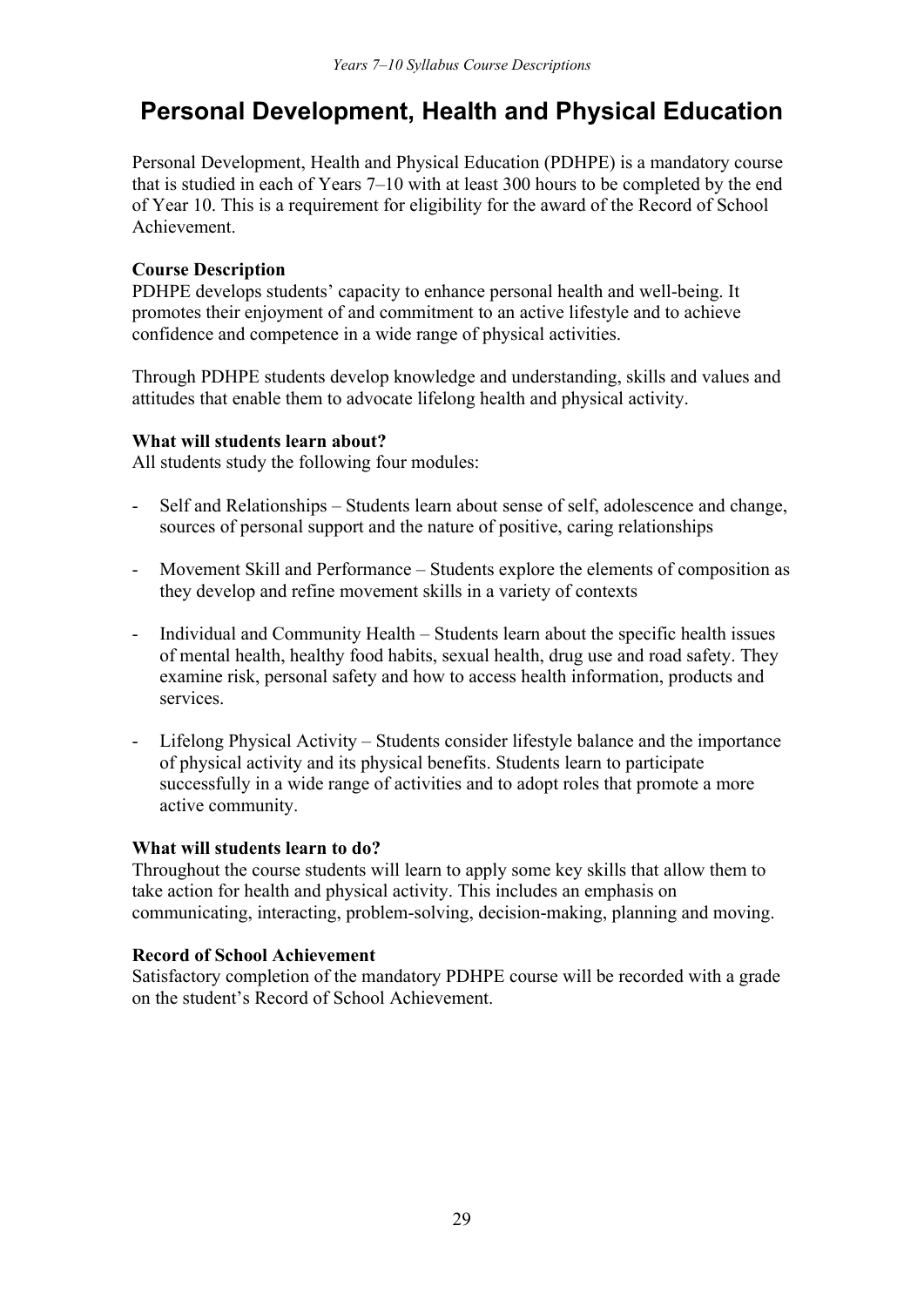## **Photographic and Digital Media**

Photographic and Digital Media is an elective course that can be studied for 100 or 200 hours at any time after the completion of the Visual Arts 100-hour mandatory course.

## **Course Description**

Photographic and Digital Media provides opportunities for students to enjoy making and studying a range of photographic and digital media works. It enables students to represent their ideas and interests about the world, to engage in contemporary forms of communication and understand and write about their contemporary world. Photographic and Digital Media enables students to investigate new technologies, cultural identity and the evolution of photography and digital media into the 21st century. Students are provided with opportunities to make and study photographic and digital media works in greater depth and breadth than through the Visual Arts elective course.

#### **What will students learn about?**

Students learn about the pleasure and enjoyment of making different kinds of photographic and digital media works in still, interactive and moving forms. They learn to represent their ideas and interests with reference to contemporary trends and how photographers, videographers, film-makers, computer/digital and performance artists make photographic and digital media works.

Students learn about how photographic and digital media is shaped by different beliefs, values and meanings by exploring photographic and digital media artists and works from different times and places, and relationships in the artworld between the artist – artwork – world – audience. They also explore how their own lives and experiences can influence their making and critical and historical studies.

## **What will students learn to do?**

Students learn to make photographic and digital media works using a range of materials and techniques in still, interactive and moving forms, including ICT, to build a Photographic and Digital Media portfolio over time. They learn to develop their research skills, approaches to experimentation and how to make informed personal choices and judgements. They learn to record procedures and activities about their making practice in their Photographic and Digital Media journal.

Students learn to investigate and respond to a wide range of photographic and digital media artists and works in making, critical and historical studies. Students learn to interpret and explain the function of and relationships in the artworld between the artist – artwork – world – audience to make and study photographic and digital media artworks.

## **Course Requirements**

Students are required to produce a Photographic and Digital Media portfolio and keep a Photographic and Digital Media journal.

## **Record of School Achievement**

Satisfactory completion of 100 or 200 hours of study in Photographic and Digital Media during Stage 5 (Years 9 and 10) will be recorded with a grade on the student's Record of School Achievement.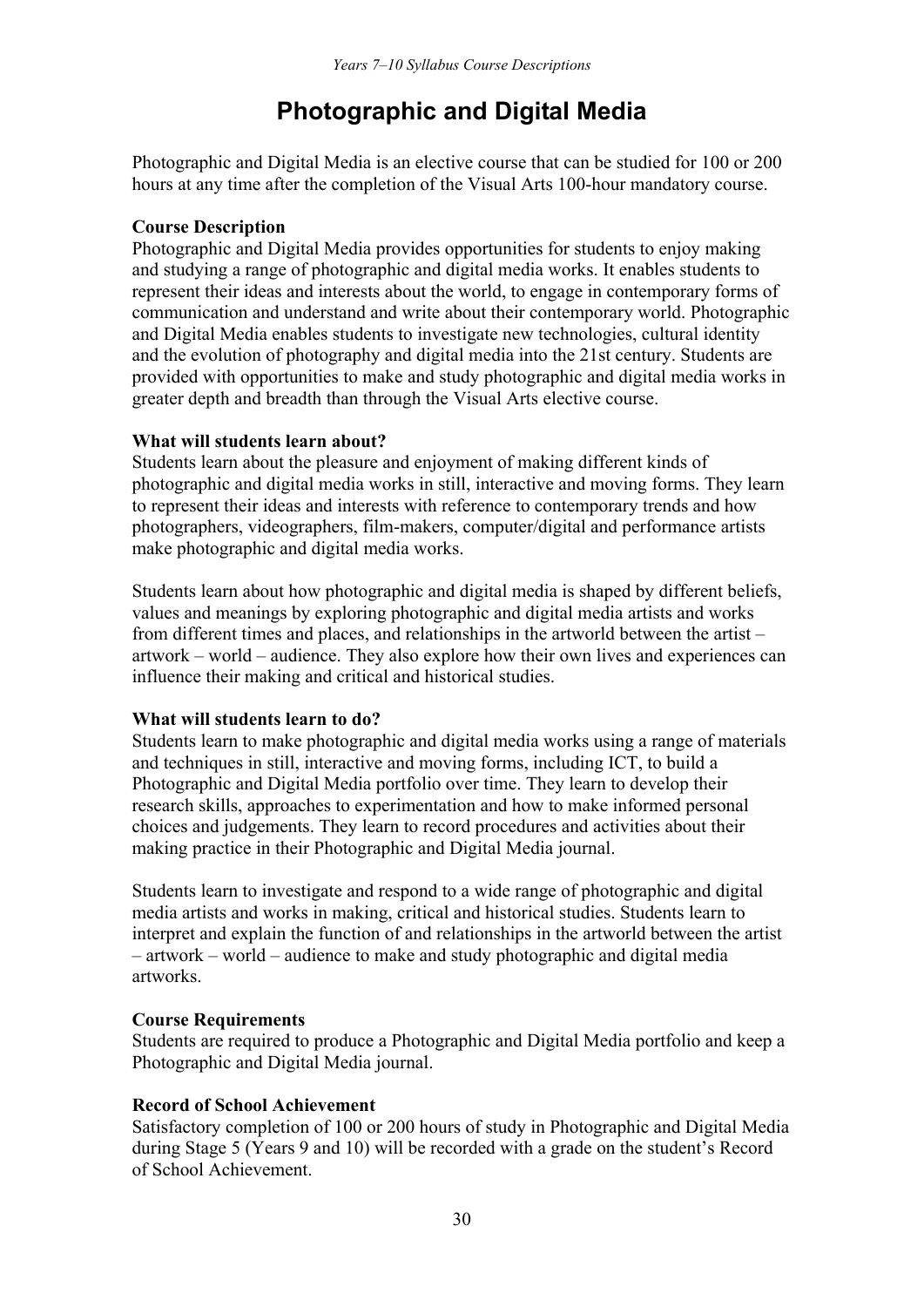## **Physical Activity and Sports Studies**

*Physical Activity and Sports Studies* is an elective content endorsed course that may be studied for 100 or 200 hours for the Record of School Achievement. The syllabus can be taught at any time in Years 7–10 however, its outcomes and content have been designed at a Stage 5 standard.

## **Course Description**

Physical Activity and Sports Studies aims to enhance students' capacity to participate effectively in physical activity and sport, leading to improved quality of life for themselves and others.

Students engage in a wide range of physical activities in order to develop key understandings about how and why we move and how to enhance quality and enjoyment of movement.

#### **What will students learn about?**

The course includes modules selected from each of the following three areas of study:

#### *Foundations of Physical Activity*

- Body systems and energy for physical activity
- Physical activity for health
- Physical fitness
- Fundamentals of movement skill development
- Nutrition and physical activity
- Participating with safety

## *Physical Activity and Sport in Society*

- Australia's sporting identity
- Lifestyle, leisure and recreation
- Physical activity and sport for specific groups
- Opportunities and pathways in physical activity and sport
- Issues in physical activity and sport

#### *Enhancing Participation and Performance*

- Promoting active lifestyles
- Coaching
- Enhancing performance strategies and techniques
- Technology, participation and performance
- Event management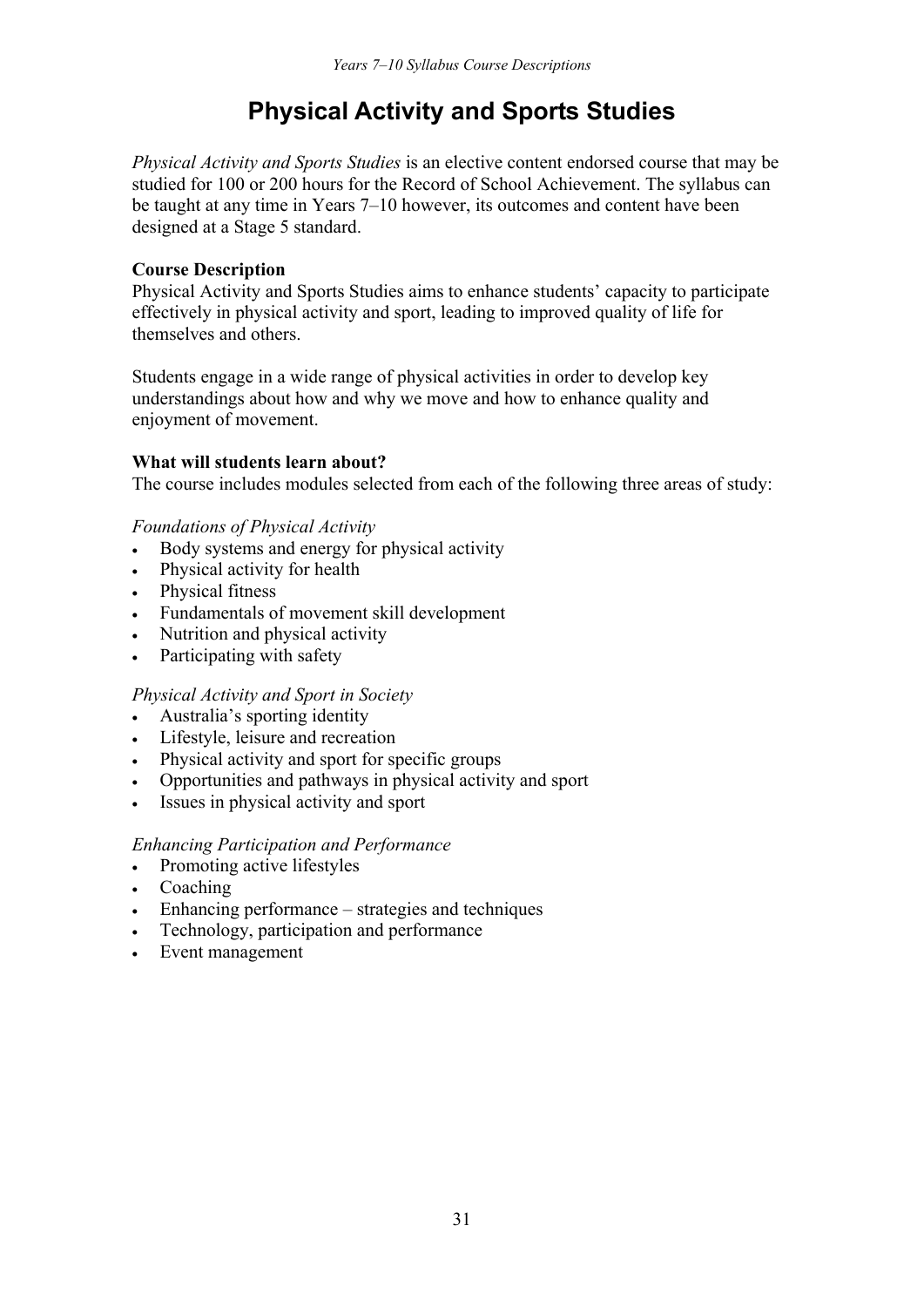## **What will students learn to do?**

Throughout the course students will develop skills that develop their ability to:

- work collaboratively with others to enhance participation, enjoyment and performance in physical activity and sport
- display management and planning skills to achieve personal and group goals in physical activity and sport
- perform movement skills with increasing proficiency
- analyse and appraise information, opinions and observations to inform physical activity and sport decisions.

## **Record of School Achievement**

Satisfactory completion of 100 or 200 hours of study in Physical Activity and Sports Studies CEC during Stage 5 (Years 9 and 10) will be recorded with a grade on the student's Record of School Achievement.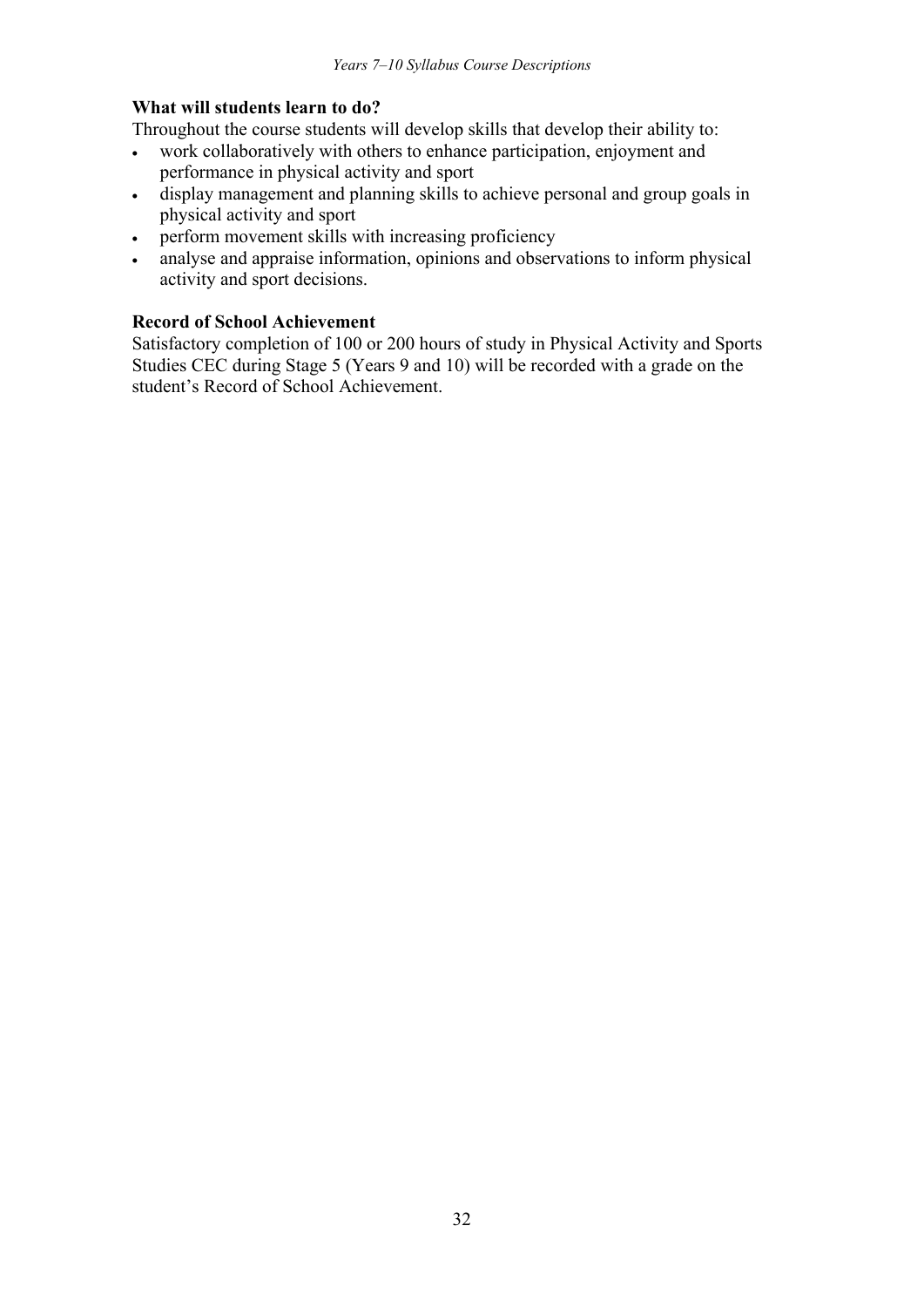## **Science**

## **New NSW K–10 syllabus for the Australian curriculum Implementation from Years 7 and 9 2014 and Years 8 and 10 2015**

The mandatory curriculum requirements for eligibility for the award of the Record of School Achievement (RoSA) include that students:

- study the Board developed Science syllabus substantially in each of Years 7–10, and
- complete at least 400 hours of Science study by the end of Year 10.

## **Course Description**

Science develops students' skills, knowledge and understanding in explaining and making sense of the biological, physical and technological world. Through applying the processes of Working Scientifically students develop understanding of the importance of scientific evidence in enabling them as individuals and as part of the community to make informed, responsible decisions about the use and influence of science and technology on their lives.

## **What will students learn?**

Through their study of Science, students develop knowledge of scientific concepts and ideas about the living and non-living world. They gain increased understanding about the unique nature and development of scientific knowledge, the use of science and its influence on society, and the relationship between science and technology.

Students actively engage individually and in teams in scientific inquiry. They use the processes of Working Scientifically to plan and conduct investigations. By identifying questions and making predictions based on scientific knowledge and drawing evidencebased conclusions from their investigations, students develop their understanding of scientific ideas and concepts, and their skills in critical thinking and problem-solving. They gain experience in making evidence-based decisions and in communicating their understanding and viewpoints.

## **Particular Course Requirements**

At least 50% of the course time will be allocated to hands-on practical experiences. All students are required to undertake at least one research project during each of Stage 4 and Stage 5. At least one project will involve 'hands-on' practical investigation. At least one Stage 5 project will be an individual task.

## **Record of School Achievement**

Students who have met the mandatory study requirements for Science during Years 7–10 will receive a grade for Science for the Record of School Achievement.

Further information about the Record of School Achievement (RoSA) can be found on the [RoSA website.](http://www.boardofstudies.nsw.edu.au/rosa/)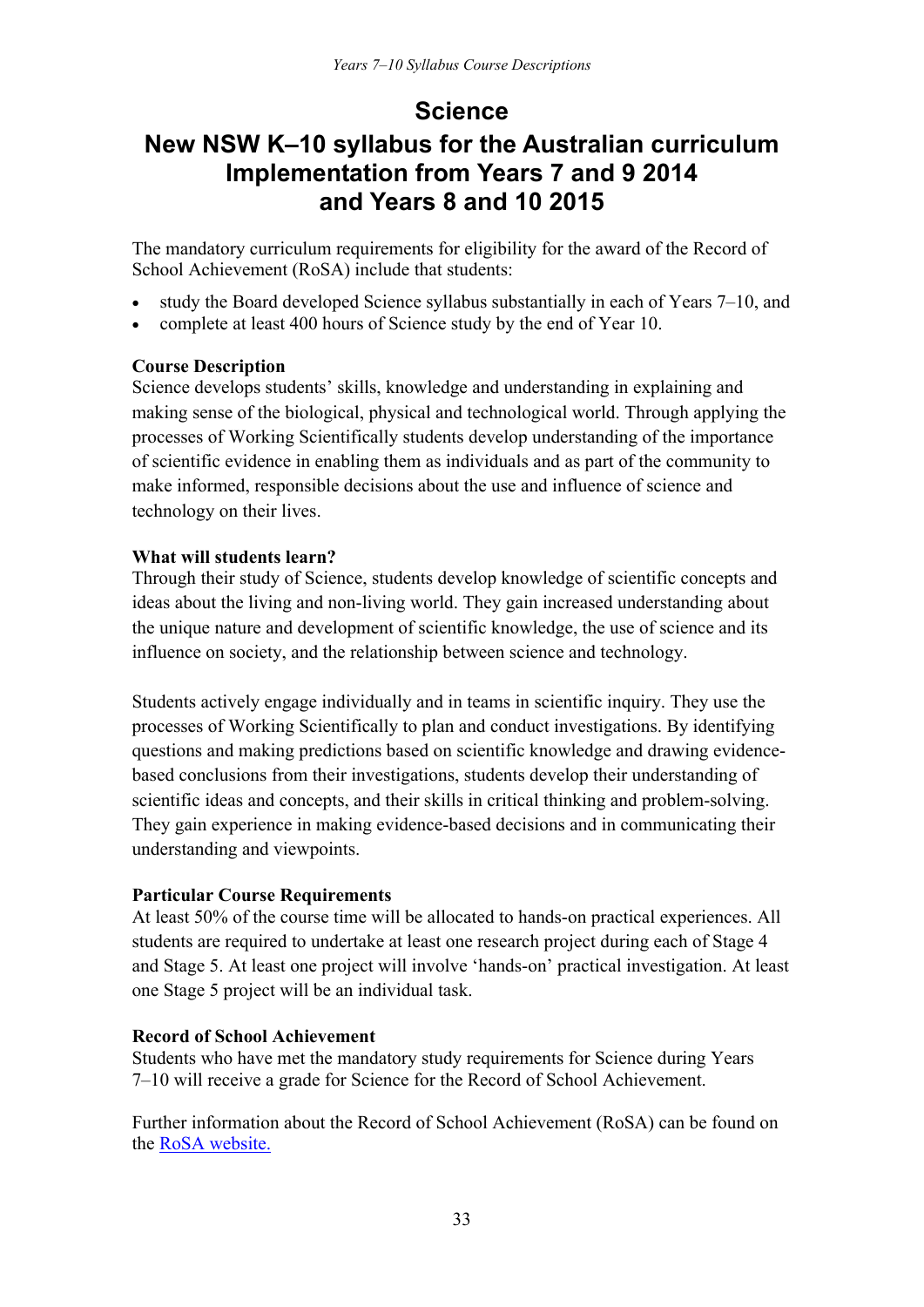## **Technology (Mandatory)**

The Technology (Mandatory) Years 7 and 8 syllabus must be studied for at least 200 hours. This is a requirement for eligibility for the award of the Record of School Achievement. Technology (Mandatory) is the foundation course for a range of elective courses in the Technology learning area.

## **Course Description**

Technology (Mandatory) develops in students an understanding of design and design processes and the technologies that can be employed to produce creative and innovative solutions to identified needs. It enables students to select and use materials, tools and techniques in a responsible and safe manner.

## **What will students learn about?**

All students will learn about the processes of designing through the development of design projects in the areas of:

- Built Environments
- **Products**
- Information and Communications.

They will learn about the properties, characteristics and applications of a range of materials and resources, and the tools and equipment that are used to manipulate these materials and resources. Students will gain an understanding of the factors that influence design including function and aesthetics. They will study the work of designers and the impact of technological advancement on society and the environment.

## **What will students learn to do?**

Students will learn to identify and respond to needs through the development and production of quality design projects. They will learn to access and safely use a range of materials, tools and techniques to aid in the development of design projects and to critically evaluate their own work and the work of others.

Students will learn to undertake research and experiments to inform the development of design projects and to evaluate, analyse and apply the results of these activities to individual projects.

## **Record of School Achievement**

Satisfactory completion of the Technology (Mandatory) course will be recorded on the student's Record of School Achievement.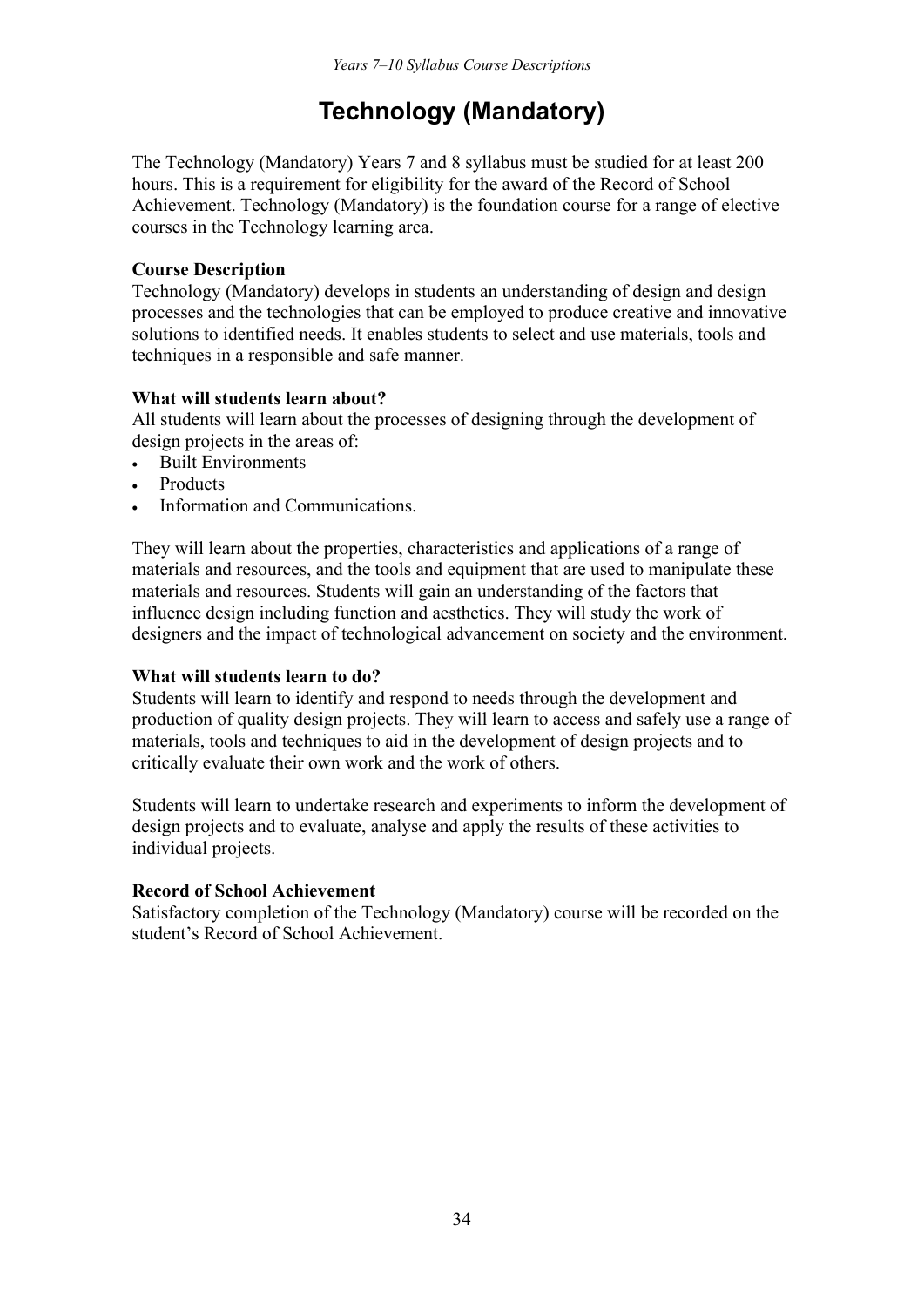## **Textiles Technology**

Textiles Technology is an elective course that may be studied for 100 or 200 hours for Stage 5. It builds on the knowledge, skills and experiences developed in the *Technology (Mandatory) Years 7–8 Syllabus*.

## **Course Description**

The study of Textiles Technology provides students with a broad knowledge of the properties, performance and uses of textiles in which fabrics, colouration, yarns and fibres are explored. Students examine the historical, cultural and contemporary perspectives on textile design and develop an appreciation of the factors affecting them as textile consumers. Students investigate the work of textile designers and make judgements about the appropriateness of design ideas, the selection of materials and tools and the quality of textile items. Textile projects will give students the opportunity to be creative, independent learners and to explore functional and aesthetic aspects of textiles

## **What will students learn about?**

Students will learn about textiles through the study of different focus areas and areas of study. The following focus areas are recognised fields of textiles that will direct the choice of student projects.

- 
- Apparel Textile arts
- 
- Furnishings Non-apparel.
- Costume

Project work will enable students to discriminate in their choices of textiles for particular uses. The focus areas provide the context through which the three areas of study (Design, Properties and Performance of Textiles, Textiles and Society) are covered.

## **What will students learn to do?**

By examining the work of designers students will learn to use the creative process to design textile items. Design ideas and experiences are documented and communicated and will show evidence of each of the stages of designing, producing and evaluating. Students will learn to select, use and manipulate appropriate materials, equipment and techniques to produce quality textile projects. Students will learn to identify the properties and performance criteria of textiles by deconstructing textile items and identify the influence of historical, cultural and contemporary perspectives on textile design, construction and use.

## **Record of School Achievement**

Satisfactory completion of 100 or 200 hours of study in Textiles Technology during Stage 5 (Years 9 and 10) will be recorded with a grade on the student's Record of School Achievement.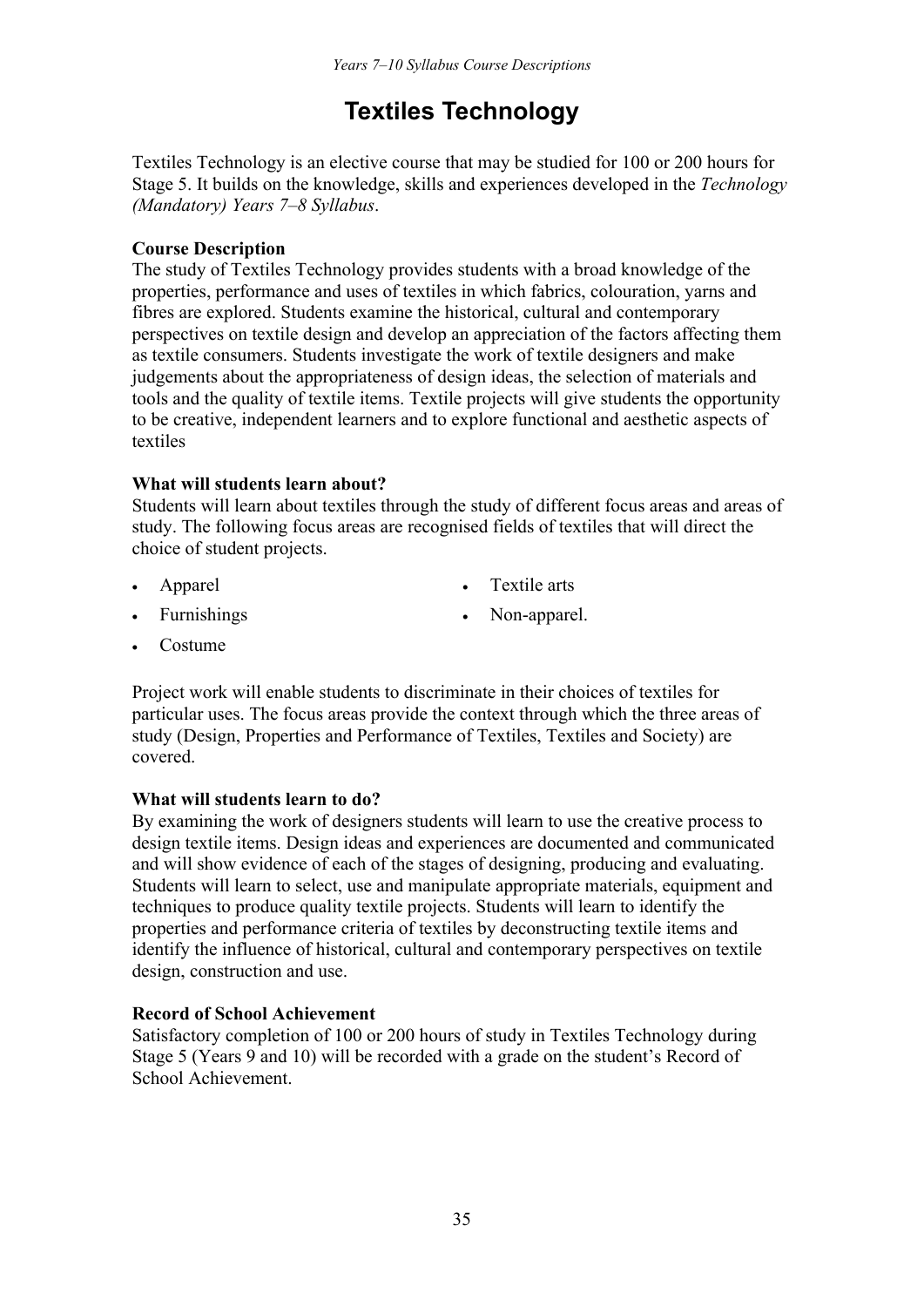## **Visual Arts**

The Visual Arts Years 7–10 Syllabus contains both Mandatory and Elective courses. The Mandatory course is taught as a coherent study of 100 hours, not spread over several years. This is a requirement for eligibility for the award of the Record of School Achievement. The Elective course can be studied for 100 or 200 hours in Stage 5 (Years 9 and 10).

## **Course Description**

Visual Arts provides opportunities for students to enjoy the making and studying of art. It builds an understanding of the role of art in all forms of media, both in the contemporary and historical world, and enables students to represent their ideas and interests in artworks. Visual Arts enables students to become informed about, understand and write about their contemporary world.

#### **What will students learn about?**

Students learn about the pleasure and enjoyment of making different kinds of artworks in 2D, 3D and/or 4D forms. They learn to represent their ideas and interests with reference to contemporary trends and how artists' including painters, sculptors, architects, designers, photographers and ceramists, make artworks .

Students learn about how art is shaped by different beliefs, values and meanings by exploring artists and artworks from different times and places and relationships in the artworld between the artist – artwork – world – audience. They also explore how their own lives and experiences can influence their artmaking and critical and historical studies.

## **What will students learn to do?**

Students learn to make artworks using a range of materials and techniques in 2D, 3D and 4D forms, including traditional and more contemporary forms, site-specific works, installations, video and digital media and other ICT forms, to build a body of work over time. They learn to develop their research skills, approaches to experimentation and how to make informed personal choices and judgements. They learn to record procedures and activities about their artmaking practice in their Visual Arts diary.

They learn to investigate and respond to a wide range of artists and artworks in artmaking, critical and historical studies. They also learn to interpret and explain the function of and relationships in the artworld between the artist – artwork – world – audience to make and study artworks.

#### **Course Requirements**

Students are required to produce a body of work and keep a Visual Arts diary.

#### **Record of School Achievement**

Satisfactory completion of the mandatory Visual Arts course will be recorded on the student's Record of School Achievement.

Satisfactory completion of 100 or 200 hours of elective study in Visual Arts during Stage 5 (Years 9 and 10) will be recorded with a grade on the student's Record of School Achievement.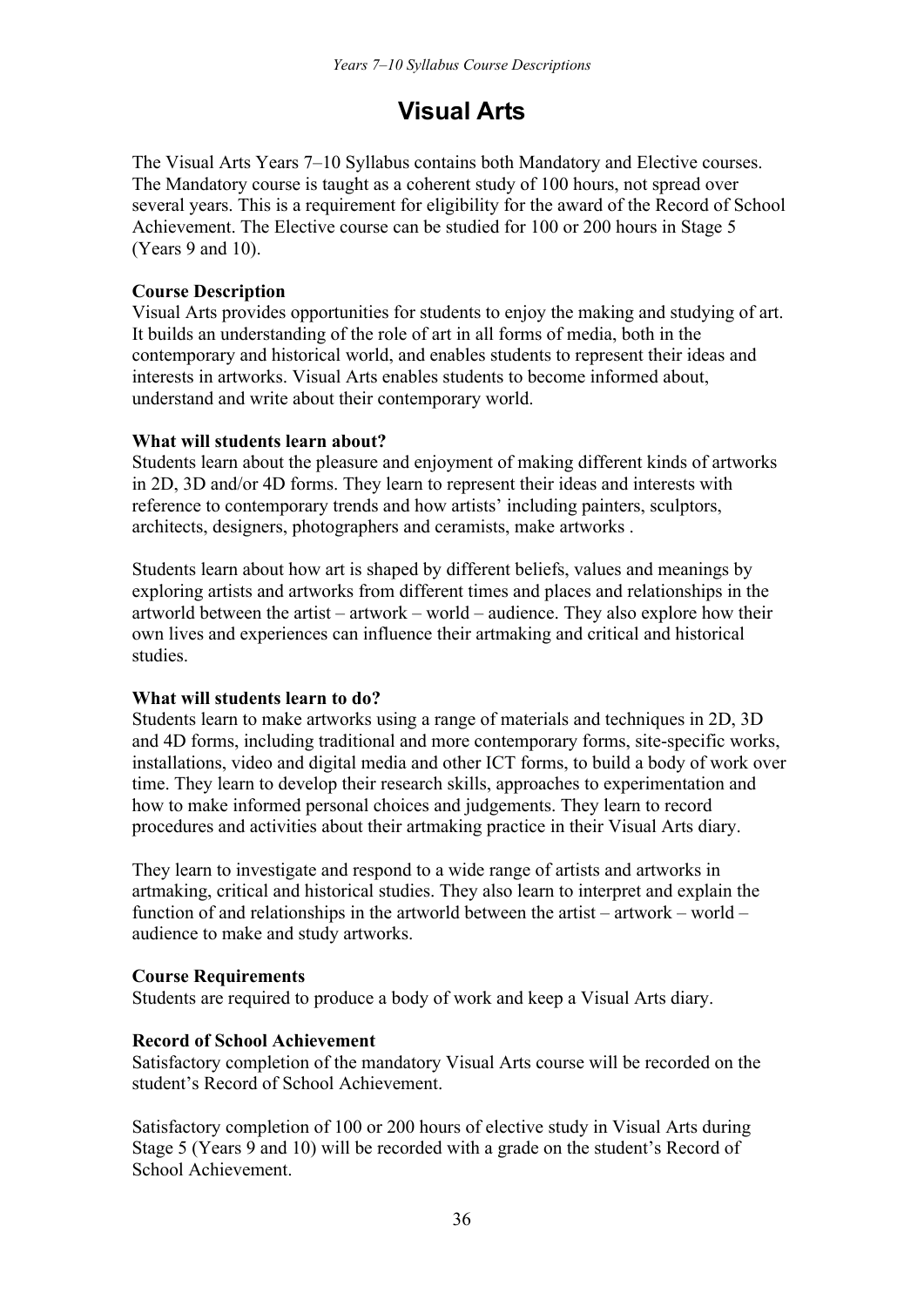## **Visual Design**

Visual Design is an elective course that can be studied for 100 or 200 hours at any time after the completion of the Visual Arts 100-hour mandatory course.

## **Course Description**

Visual Design provides opportunities for students to enjoy making and studying visual design artworks and to become informed about and understand and write about their contemporary world. It enables students to represent their ideas and interests about the world in visual design artworks and provides insights into new technologies, different cultures, and the changing nature of visual design in the 21st century. Students are provided with opportunities to make and study visual design artworks in greater depth and breadth than through the Visual Arts elective course.

#### **What will students learn about?**

Students learn about the pleasure and enjoyment of making different kinds of visual design artworks in print, object and space-time forms. They learn to represent their ideas and interests with reference to contemporary trends and how web designers, architects, commercial and industrial designers, space, light and sound designers, graphic designers and fashion, accessory and textile designers make visual design artworks .

Students learn about how visual design is shaped by different beliefs, values and meanings by exploring visual designers and visual design artworks from different times and places, and relationships in the artworld between the artist/designer – artwork – world – audience. They also explore how their own lives and experiences can influence their making and critical and historical studies.

## **What will students learn to do?**

Students learn to make visual design artworks using a range of materials and techniques in print, object and space-time forms, including ICT, to build a folio of work over time. They learn to develop their research skills, approaches to experimentation and how to make informed personal choices and judgements. They learn to record procedures and activities about their making practice in their Visual Design journal.

They learn to investigate and respond to a wide range of visual designers and visual design artworks in making, critical and historical studies. They also learn to interpret and explain the function of and relationships in the artworld between the artist/designer – artwork – world – audience to make and study visual design artworks.

#### **Course Requirements**

Students are required to produce a folio of work and keep a Visual Design journal.

#### **Record of School Achievement**

Satisfactory completion of 100 or 200 hours of study in Visual Design during Stage 5 (Years 9 and 10) will be recorded with a grade on the student's Record of School Achievement.